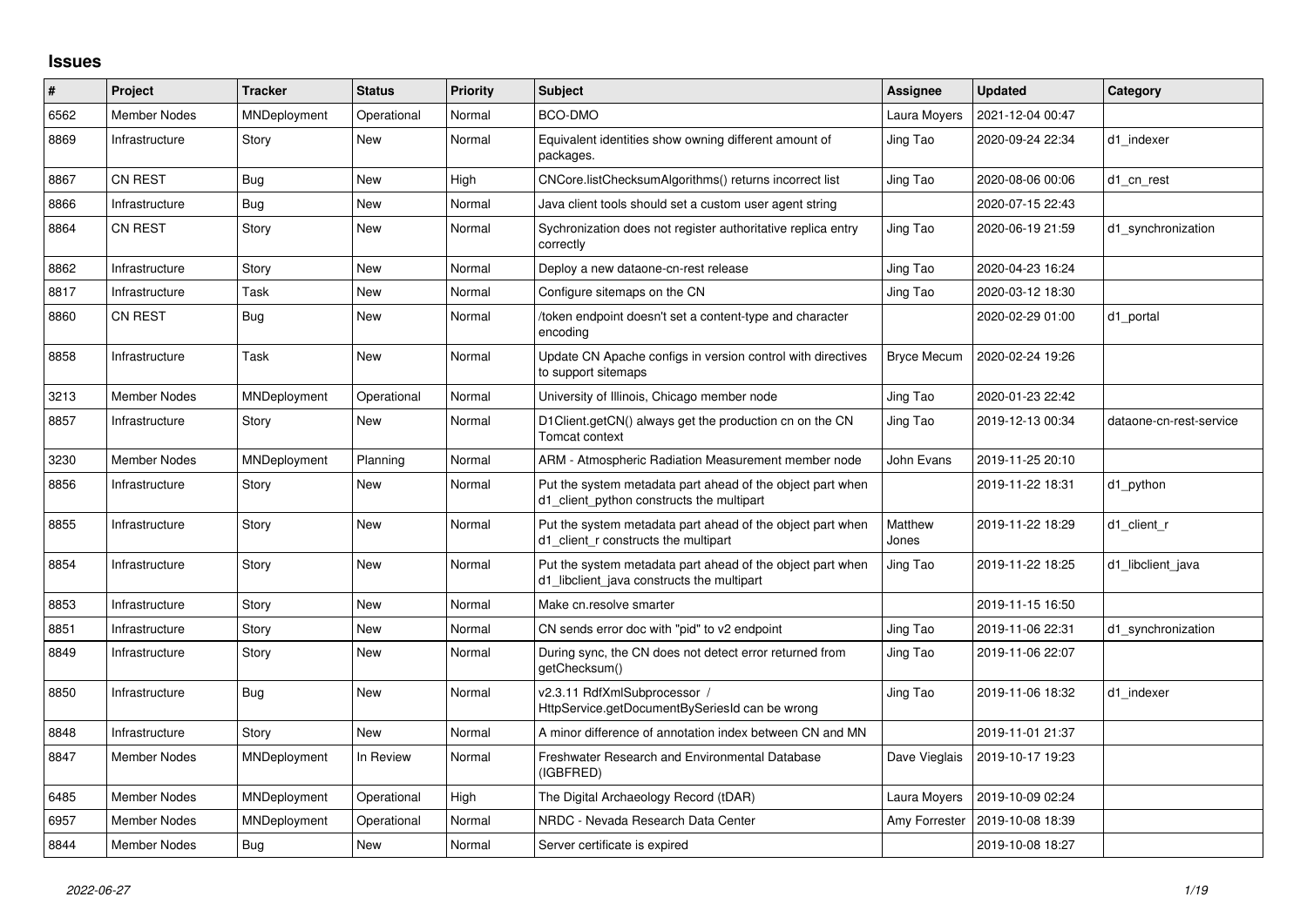| $\vert$ # | Project             | <b>Tracker</b>      | <b>Status</b> | <b>Priority</b> | Subject                                                                                            | <b>Assignee</b>    | <b>Updated</b>   | Category           |
|-----------|---------------------|---------------------|---------------|-----------------|----------------------------------------------------------------------------------------------------|--------------------|------------------|--------------------|
| 8772      | <b>Member Nodes</b> | MNDeployment        | Operational   | Normal          | metaGRIL                                                                                           | Jing Tao           | 2019-10-08 17:16 |                    |
| 3687      | <b>Member Nodes</b> | MNDeployment        | Operational   | Normal          | Montana State University Institute on Ecosystems                                                   | Amy Forrester      | 2019-10-08 15:29 |                    |
| 3556      | Member Nodes        | MNDeployment        | Operational   | High            | <b>ESA Data Registry</b>                                                                           | Amy Forrester      | 2019-10-08 15:28 |                    |
| 3201      | Member Nodes        | <b>MNDeployment</b> | Operational   | Normal          | Taiwan Forestry Research Institute                                                                 | Amy Forrester      | 2019-10-08 15:26 |                    |
| 8846      | <b>Member Nodes</b> | Bug                 | <b>New</b>    | Normal          | TFRI node unresponsive                                                                             |                    | 2019-10-08 15:26 |                    |
| 4700      | Member Nodes        | MNDeployment        | Operational   | Normal          | IARC (International Arctic Research Center) Data Archive                                           | Amy Forrester      | 2019-10-08 15:20 |                    |
| 8845      | <b>Member Nodes</b> | <b>Bug</b>          | New           | Normal          | Server is returning a 500 error.                                                                   |                    | 2019-10-08 15:20 |                    |
| 3238      | Member Nodes        | MNDeployment        | Operational   | High            | Idaho Northwest Knowledge Network member node                                                      | Amy Forrester      | 2019-10-08 15:14 |                    |
| 8843      | Member Nodes        | <b>Bug</b>          | New           | Normal          | Server certificate is expired                                                                      |                    | 2019-10-08 15:14 |                    |
| 8839      | Member Nodes        | MNDeployment        | Planning      | Normal          | CMU KiltHub via Figshare                                                                           | Roger Dahl         | 2019-09-24 17:48 |                    |
| 8842      | Infrastructure      | Story               | New           | Normal          | Some exceptions in Metacat                                                                         |                    | 2019-09-19 17:53 |                    |
| 7865      | Member Nodes        | MNDeployment        | Planning      | Normal          | Hydroshare (CUAHSI)                                                                                | John Evans         | 2019-09-17 14:33 |                    |
| 8254      | Member Nodes        | MNDeployment        | Planning      | Normal          | ABDS - Arctic Biodiversity Data Service (CAFF)                                                     | Amy Forrester      | 2019-09-17 14:31 |                    |
| 8841      | Infrastructure      | Story               | New           | Normal          | Solr Index processor don't parse the attributes on the<br>otherEntity on an EML object             | Jing Tao           | 2019-09-10 22:41 | d1 indexer         |
| 3559      | <b>Member Nodes</b> | MNDeployment        | Operational   | Normal          | ONEShare                                                                                           | Amy Forrester      | 2019-09-03 16:40 |                    |
| 8829      | Member Nodes        | Task                | New           | High            | get DKAN connected to GMN                                                                          | John Evans         | 2019-09-03 13:24 |                    |
| 7969      | Member Nodes        | MNDeployment        | Operational   | Normal          | FEMC (Forest Ecosystem Monitoring Cooperative) - was<br><b>VMC Vermont Monitoring Cooperative</b>  | Monica Ihli        | 2019-08-27 17:22 |                    |
| 8837      | Infrastructure      | Story               | New           | Normal          | Merge the changes from metacat's feature-project-indexing<br>branch to d1_cn_index_processor       | Jing Tao           | 2019-08-16 17:18 | d1 indexer         |
| 8755      | Infrastructure      | Task                | New           | Normal          | Expand EML indexing support for EML 2.2                                                            | <b>Bryce Mecum</b> | 2019-08-15 01:50 |                    |
| 8835      | Member Nodes        | Story               | New           | Normal          | Add ability for scanner to stop after a certain number of errors                                   | John Evans         | 2019-08-12 19:16 |                    |
| 8833      | Member Nodes        | Story               | New           | Normal          | Problems utilizing pyshacl within SlenderNodes                                                     | John Evans         | 2019-08-09 18:20 |                    |
| 8830      | Member Nodes        | Task                | New           | Normal          | Requirements Analysis                                                                              | John Evans         | 2019-08-06 14:44 |                    |
| 8832      | <b>Member Nodes</b> | Story               | New           | Normal          | Conflict between pyshacl and owlr on ubuntu                                                        | John Evans         | 2019-08-05 19:32 |                    |
| 8831      | <b>Member Nodes</b> | Story               | New           | Normal          | Import error with schema org.data                                                                  | John Evans         | 2019-08-05 18:57 |                    |
| 8670      | Member Nodes        | Task                | New           | Normal          | FEMC - upgrade GMN 2.3.7 to 3.0.4                                                                  | Roger Dahl         | 2019-08-02 18:22 |                    |
| 8828      | Member Nodes        | MNDeployment        | In Review     | Normal          | <b>SESAR</b>                                                                                       |                    | 2019-08-01 16:09 |                    |
| 8086      | Infrastructure      | Task                | In Progress   | Normal          | upgrade Spring dependencies                                                                        | Rob Nahf           | 2019-07-25 20:32 | d1 indexer         |
| 8827      | Infrastructure      | <b>Bug</b>          | New           | Normal          | synchronization doesn't update dateSystemMetadataModified<br>if that's the only field that changed | Rob Nahf           | 2019-07-11 21:26 | d1_synchronization |
| 3228      | Member Nodes        | MNDeployment        | Operational   | Normal          | NCEI - National Centers for Environmental Information                                              | Dave Vieglais      | 2019-07-08 16:28 |                    |
| 8824      | Infrastructure      | Task                | In Progress   | High            | Install Apache 2.4.39 and disable TLSv1.3 on CNs                                                   | Dave Vieglais      | 2019-06-19 12:11 |                    |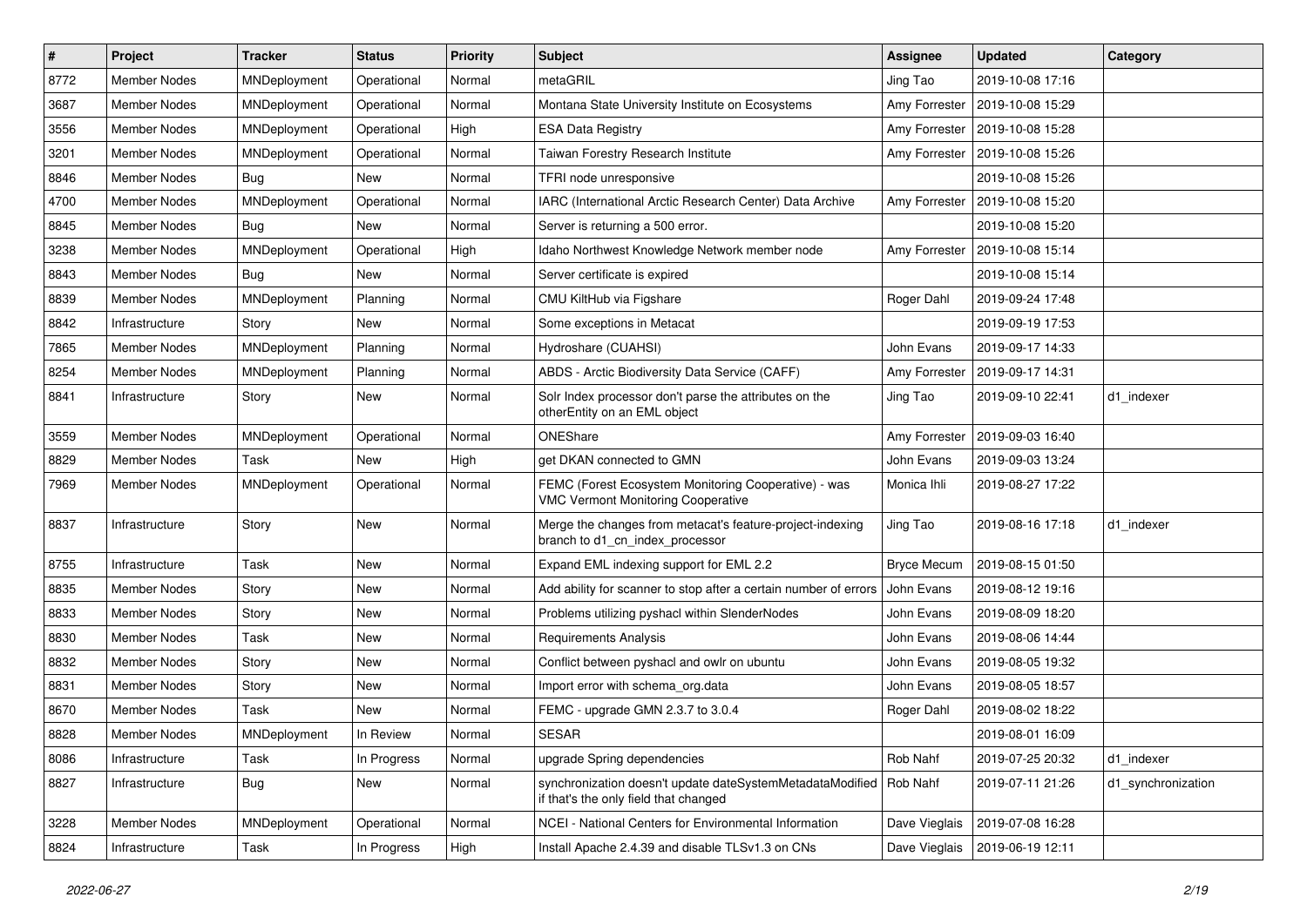| $\pmb{\#}$ | Project             | <b>Tracker</b> | <b>Status</b> | <b>Priority</b> | Subject                                                                                  | Assignee            | <b>Updated</b>   | Category           |
|------------|---------------------|----------------|---------------|-----------------|------------------------------------------------------------------------------------------|---------------------|------------------|--------------------|
| 8823       | Infrastructure      | Story          | New           | High            | Recent Apache and OpenSSL combinations break<br>connectivity on Ubuntu 18.04             | Dave Vieglais       | 2019-06-19 02:43 |                    |
| 8822       | Infrastructure      | <b>Bug</b>     | New           | Low             | Account queries in STAGE-2 failing from web browser                                      |                     | 2019-06-19 01:44 |                    |
| 8821       | Infrastructure      | <b>Bug</b>     | New           | Normal          | Object doi:10.18739/A2610VR7Z fails to index on CN                                       | Jing Tao            | 2019-06-19 00:06 |                    |
| 7432       | Java Client         | <b>Bug</b>     | In Progress   | Normal          | Java Client does not support idFilter for v2 release                                     | Rob Nahf            | 2019-06-14 18:47 | d1 libclient java  |
| 8819       | Member Nodes        | Story          | New           | Normal          | IEDA documents not in DataONE                                                            |                     | 2019-06-13 19:20 |                    |
| 6674       | Member Nodes        | MNDeployment   | Operational   | Normal          | OTS - Neotropical Data Center                                                            | Jing Tao            | 2019-06-10 13:03 |                    |
| 8693       | Infrastructure      | Decision       | In Progress   | Low             | Support Google Dataset Search on search.dataone.org via<br>partial server side rendering |                     | 2019-06-06 23:53 |                    |
| 6708       | <b>Member Nodes</b> | MNDeployment   | Operational   | Normal          | NEON - National Ecological Observatory Network                                           | <b>Bruce Wilson</b> | 2019-06-06 19:52 |                    |
| 3521       | Member Nodes        | MNDeployment   | Operational   | Immediate       | <b>SEAD Member Node</b>                                                                  | Laura Moyers        | 2019-06-05 17:46 |                    |
| 8815       | Infrastructure      | <b>Bug</b>     | New           | Normal          | Investigate and fix failed sync/harvest of<br>doi:10.18739/A2CH48                        |                     | 2019-06-04 23:26 |                    |
| 8766       | Infrastructure      | Feature        | In Progress   | Normal          | support server-side link checking for the 303 redirect url in<br>the resolve call        | Rob Nahf            | 2019-05-31 15:16 | d1_cn_service      |
| 6544       | <b>Member Nodes</b> | MNDeployment   | Operational   | High            | TERN Australia (powered by AEKOS)                                                        | <b>Bruce Wilson</b> | 2019-05-22 14:21 |                    |
| 8811       | Infrastructure      | Task           | New           | Normal          | Merge 2.3.9 changes to trunk                                                             | Jing Tao            | 2019-05-21 13:06 |                    |
| 8810       | CN REST             | Task           | New           | Normal          | Verify configuration of portal certificates                                              |                     | 2019-05-21 13:00 |                    |
| 8364       | CN REST             | Story          | In Progress   | Normal          | Ensure portal uses correct X509 certificates                                             |                     | 2019-05-21 12:57 | d1 portal servlet  |
| 8809       | CN REST             | Task           | New           | Normal          | Adjust portal properties for certificate configuration                                   |                     | 2019-05-21 12:57 |                    |
| 8808       | Infrastructure      | Task           | New           | Normal          | Remove old versions of Tomcat                                                            |                     | 2019-05-21 12:49 |                    |
| 8807       | Infrastructure      | Task           | New           | Normal          | remove old versions of postgres                                                          |                     | 2019-05-21 12:47 |                    |
| 8806       | Infrastructure      | Story          | New           | Normal          | Cleanup from OS upgrades                                                                 |                     | 2019-05-21 12:45 |                    |
| 8796       | Infrastructure      | Story          | New           | Normal          | Various issues with service access after upgrade to 18.04                                | Jing Tao            | 2019-05-21 12:38 |                    |
| 8804       | Infrastructure      | Task           | New           | Normal          | Add Idap backup config to cn os-core                                                     | Dave Vieglais       | 2019-05-21 12:32 | dataone-cn-os-core |
| 8683       | Member Nodes        | Story          | <b>New</b>    | Normal          | USGS SDC: redeploy as a v2 Slender Node with GMN                                         | John Evans          | 2019-05-15 14:03 |                    |
| 8704       | Member Nodes        | MNDeployment   | Operational   | Normal          | IEDA_Marine-Geo Digital Library (Interdisciplinary Earth Data<br>Alliance)               | Dave Vieglais       | 2019-05-14 13:47 |                    |
| 8721       | <b>Member Nodes</b> | MNDeployment   | Operational   | Normal          | IEDA_US Antarctic Program Data Center (Interdisciplinary<br>Earth Data Alliance)         | Dave Vieglais       | 2019-05-14 13:46 |                    |
| 8035       | Member Nodes        | MNDeployment   | Operational   | Normal          | IEDA_EarthChem Library (Interdisciplinary Earth Data<br>Alliance)                        | Dave Vieglais       | 2019-05-06 14:25 |                    |
| 8749       | CN REST             | Story          | New           | Normal          | Fix log aggregation events from the CN without associated<br>CN IPs                      | Dave Vieglais       | 2019-05-01 22:25 |                    |
| 8793       | Infrastructure      | Task           | New           | Normal          | Replace ONEMercury installation                                                          |                     | 2019-05-01 14:04 |                    |
| 8792       | Infrastructure      | Task           | New           | Normal          | Create landing page for redirection from ONEMercury                                      |                     | 2019-05-01 14:03 |                    |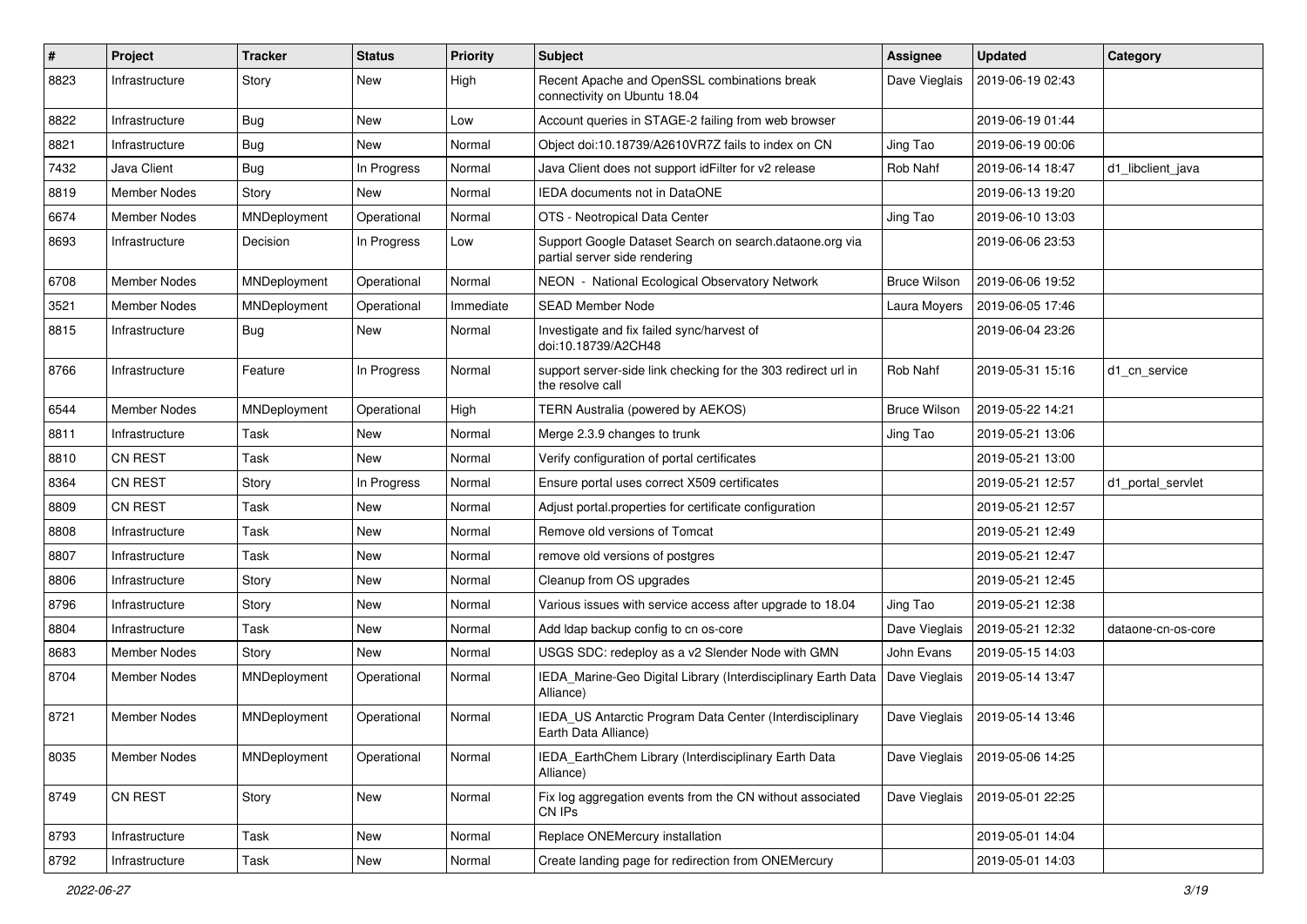| #    | Project             | <b>Tracker</b> | <b>Status</b> | <b>Priority</b> | Subject                                                                                 | Assignee           | <b>Updated</b>   | Category               |
|------|---------------------|----------------|---------------|-----------------|-----------------------------------------------------------------------------------------|--------------------|------------------|------------------------|
| 8791 | Infrastructure      | Story          | New           | Normal          | Complete deprecation of ONEMercury interface                                            | Rob Nahf           | 2019-05-01 14:00 | d1 mercury             |
| 5451 | <b>Member Nodes</b> | MNDeployment   | Operational   | Normal          | Cary Institute (via Figshare)                                                           | Monica Ihli        | 2019-04-17 21:39 |                        |
| 8566 | Member Nodes        | Task           | In Progress   | Normal          | <b>Test Registration</b>                                                                | Rob Nahf           | 2019-04-16 17:17 |                        |
| 8498 | Member Nodes        | Task           | In Progress   | Normal          | SANParks metacat not responding to harvest requests                                     | Matthew<br>Jones   | 2019-04-15 18:09 |                        |
| 8783 | Infrastructure      | <b>Bug</b>     | New           | Normal          | synchronization re-created 26k map entries in<br>SyncQueueFacade.nodeIdRoundRobin       | Rob Nahf           | 2019-04-02 20:10 | d1_synchronization     |
| 8780 | Infrastructure      | Feature        | New           | Normal          | Develop support for DataCite 4.0 and 4.1 and 4.2                                        | Dave Vieglais      | 2019-03-30 20:38 | d1 indexer             |
| 8779 | Infrastructure      | Story          | New           | Normal          | ForesiteResourceMap performance issue                                                   | Rob Nahf           | 2019-03-25 18:48 | d1 indexer             |
| 8782 | Infrastructure      | Story          | New           | Normal          | Upgrade OS to Ubuntu 18.04 on CNs                                                       | Jing Tao           | 2019-03-22 18:12 |                        |
| 8777 | CN REST             | Task           | New           | Normal          | Configure CN to audit objects greater than 1GB                                          | Chris Jones        | 2019-03-13 20:50 | d1 replication auditor |
| 8778 | CN REST             | Task           | New           | Normal          | Ensure SystemMetadata replica auditing updates are saved<br>and broadcast               | Chris Jones        | 2019-03-12 16:54 | d1 replication auditor |
| 8776 | CN REST             | Task           | New           | Normal          | Set valid replica status to completed                                                   | Chris Jones        | 2019-03-12 15:57 | d1 replication auditor |
| 8775 | Infrastructure      | Task           | In Progress   | Normal          | Make taxonomic rank fields in Solr index non-case-sensitive                             | <b>Bryce Mecum</b> | 2019-03-11 23:35 |                        |
| 8774 | Infrastructure      | Decision       | New           | Normal          | Add new CN format for MPEG-2 or update video/mpeg<br>format to cover MPEG-2             |                    | 2019-03-08 16:03 |                        |
| 8622 | <b>Member Nodes</b> | <b>Bug</b>     | New           | High            | IOE repository is not responding                                                        | Amy Forrester      | 2019-03-05 20:54 |                        |
| 8676 | Member Nodes        | Task           | New           | Normal          | NRDC -GMN upgrade 2.4.2 to 3.0.4                                                        | Roger Dahl         | 2019-03-05 20:43 |                        |
| 8668 | Member Nodes        | Task           | New           | Normal          | MPC- upgrade GMN version 1.2.10 to 3.0.4                                                | Roger Dahl         | 2019-03-05 20:35 |                        |
| 8771 | <b>CN REST</b>      | Story          | New           | Normal          | Issue with LDAP when updating `nodeReplicationPolicy`                                   | Dave Vieglais      | 2019-03-05 19:43 | d1 cn rest             |
| 8770 | <b>CN REST</b>      | Story          | New           | Normal          | Issue with CN handling of encoded identifiers in object/ meta/<br>node/, others?        | Jing Tao           | 2019-03-05 19:37 | d1_cn_rest             |
| 3118 | Member Nodes        | MNDeployment   | Operational   | Urgent          | Dryad Member Node                                                                       | Laura Moyers       | 2019-03-05 18:37 |                        |
| 3234 | Member Nodes        | MNDeployment   | Testing       | Normal          | CyVerse (iPlant) member node                                                            | Rob Nahf           | 2019-03-05 18:36 |                        |
| 8681 | Member Nodes        | Task           | New           | Normal          | NCEI - install new GMN                                                                  | Roger Dahl         | 2019-03-05 18:20 |                        |
| 6401 | Member Nodes        | MNDeployment   | Operational   | Normal          | NM EPSCoR                                                                               | Roger Dahl         | 2019-03-05 18:13 |                        |
| 8053 | Infrastructure      | Feature        | New           | Normal          | add funding award number to index                                                       | Peter<br>Slaughter | 2019-03-04 19:36 | dataone-cn-index       |
| 5833 | <b>Member Nodes</b> | Story          | In Progress   | Normal          | GBIF: Developing                                                                        |                    | 2019-02-19 18:24 |                        |
| 8043 | Infrastructure      | <b>Bug</b>     | New           | Normal          | The origin field for EML documents isn't properly extracted<br>when references are used | Jing Tao           | 2019-02-12 18:45 | d1_indexer             |
| 8762 | Infrastructure      | Story          | New           | Normal          | Add new formats to CN                                                                   |                    | 2019-02-07 20:03 |                        |
| 5841 | <b>Member Nodes</b> | Task           | New           | Normal          | <b>GBIF: SSL Certificates</b>                                                           |                    | 2019-01-28 14:40 |                        |
| 5838 | Member Nodes        | Story          | New           | Normal          | <b>GBIF: Testing</b>                                                                    |                    | 2019-01-28 14:39 |                        |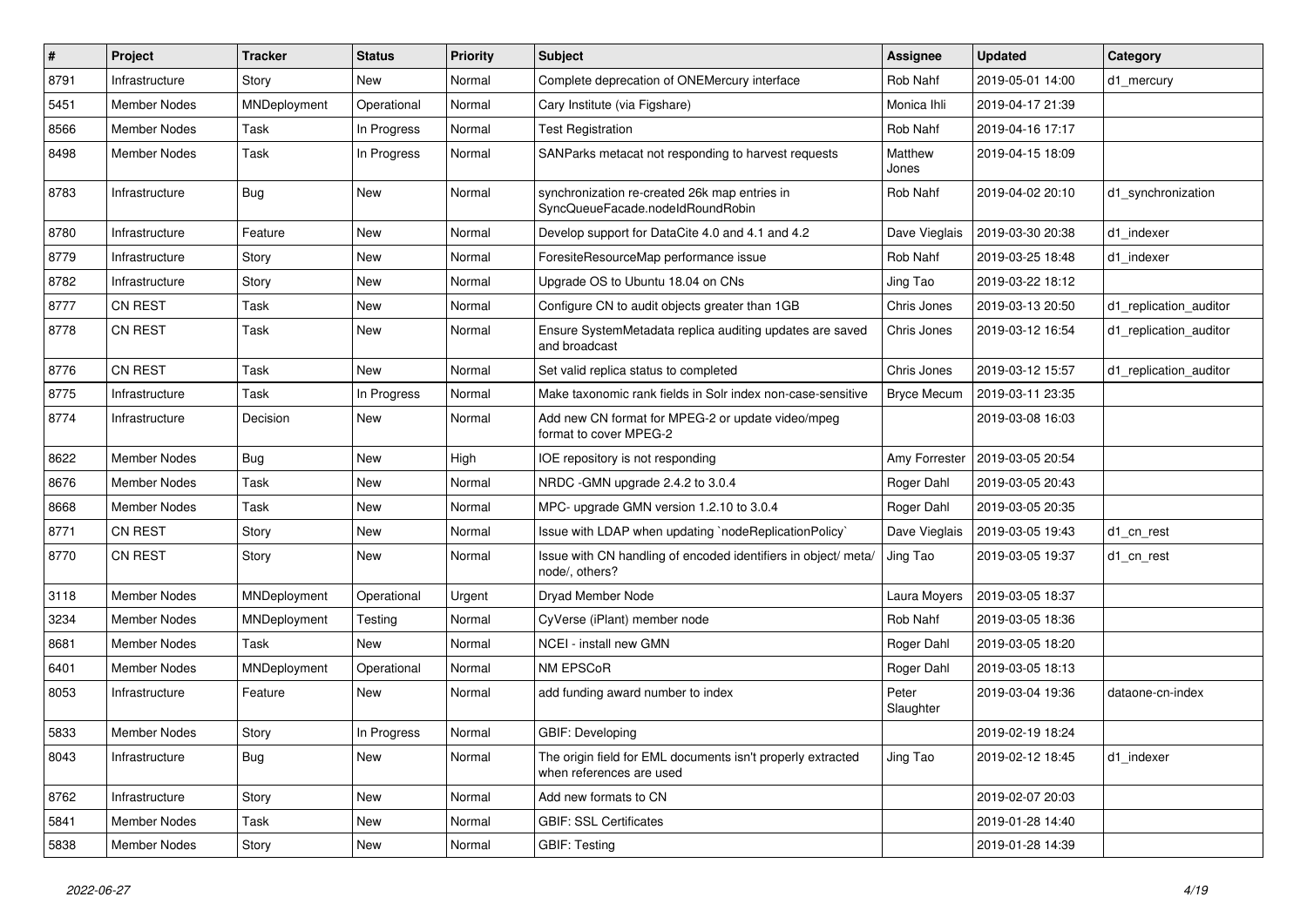| #    | Project             | <b>Tracker</b> | <b>Status</b> | <b>Priority</b> | Subject                                                                                                                    | Assignee           | <b>Updated</b>   | Category                  |
|------|---------------------|----------------|---------------|-----------------|----------------------------------------------------------------------------------------------------------------------------|--------------------|------------------|---------------------------|
| 5899 | <b>Member Nodes</b> | Task           | New           | Normal          | GBIF: Create news item                                                                                                     | Amy Forrester      | 2019-01-24 17:10 |                           |
| 5867 | <b>Member Nodes</b> | Story          | New           | Normal          | GBIF: Registration in Production environment                                                                               |                    | 2019-01-24 17:08 |                           |
| 5835 | Member Nodes        | Task           | Ready         | Normal          | <b>GBIF: Local Testing</b>                                                                                                 | Rob Nahf           | 2019-01-24 16:53 |                           |
| 8736 | Infrastructure      | Story          | New           | Normal          | Decouple the index generator to the hazelcast system<br>metadata map                                                       |                    | 2019-01-22 19:27 | d1_indexer                |
| 8366 | Infrastructure      | Story          | New           | Normal          | Migrate jenkins continuous integration from UNM to UCSB                                                                    | Dave Vieglais      | 2019-01-22 19:26 | <b>Support Operations</b> |
| 8367 | Infrastructure      | Story          | New           | Normal          | Duplicate jenkins jobs from UNM to UCSB                                                                                    | Dave Vieglais      | 2019-01-22 19:25 | <b>Support Operations</b> |
| 8368 | Infrastructure      | Story          | New           | Normal          | Update backup strategy for jenkins job configurations to<br>subversion                                                     | Dave Vieglais      | 2019-01-22 19:25 | <b>Support Operations</b> |
| 8740 | CN REST             | <b>Bug</b>     | New           | Normal          | CN resolve service returning 404 for some pids                                                                             |                    | 2019-01-22 18:41 | cn metacat                |
| 8727 | Member Nodes        | Story          | In Progress   | Normal          | <b>NCAR Discovery &amp; Assessment</b>                                                                                     |                    | 2019-01-22 18:34 |                           |
| 8756 | CN REST             | Story          | New           | Normal          | Ensure replica auditor is effective                                                                                        | Chris Jones        | 2019-01-15 21:00 | d1_replication_auditor    |
| 8757 | <b>CN REST</b>      | Story          | New           | Normal          | Fix getChecksum() in MNAuditTask to use dynamic<br>checksum algorithms                                                     | Chris Jones        | 2019-01-14 19:48 | d1_replication_auditor    |
| 8758 | Infrastructure      | Story          | New           | Normal          | Index replicationStatus field                                                                                              | Jing Tao           | 2019-01-14 18:00 | d1_indexer                |
| 8582 | CN REST             | Story          | New           | Normal          | Replica Auditing service is throwing errors                                                                                | Jing Tao           | 2019-01-14 16:40 | d1_replication_auditor    |
| 8753 | Infrastructure      | Task           | New           | Normal          | Add support for EML 2.2 (indexing, view)                                                                                   | <b>Bryce Mecum</b> | 2018-12-19 00:54 |                           |
| 8754 | Infrastructure      | Task           | New           | Normal          | Add EML 2.2 to CN formats list                                                                                             | <b>Bryce Mecum</b> | 2018-12-19 00:54 |                           |
| 7895 | Member Nodes        | MNDeployment   | Operational   | Normal          | Pangaea                                                                                                                    | Monica Ihli        | 2018-12-04 14:58 |                           |
| 8186 | Member Nodes        | MNDeployment   | Operational   | Normal          | ESS-DIVE, including CDIAC                                                                                                  | Matthew<br>Jones   | 2018-12-04 14:57 |                           |
| 8544 | <b>Member Nodes</b> | MNDeployment   | Operational   | Normal          | Chinese Ecosystem Research Network                                                                                         | Amy Forrester      | 2018-12-04 14:56 |                           |
| 8737 | Infrastructure      | Story          | New           | Normal          | Submitters and rights-holders with group permissions can't be<br>granted authorization when the sync process validates sid | Jing Tao           | 2018-11-28 17:12 | d1 synchronization        |
| 8750 | <b>Member Nodes</b> | Task           | In Progress   | Normal          | reconnect eLTER MN to DataONE                                                                                              | Roger Dahl         | 2018-11-28 16:59 |                           |
| 3232 | <b>Member Nodes</b> | MNDeployment   | Operational   | High            | LTER-EUROPE                                                                                                                | Laura Moyers       | 2018-11-21 16:58 |                           |
| 8525 | Infrastructure      | Story          | In Progress   | High            | timeout exceptions thrown from Hazelcast disable<br>synchronization                                                        | Rob Nahf           | 2018-11-16 17:32 | d1_synchronization        |
| 8747 | Infrastructure      | Task           | New           | Normal          | Adjust package configuration to persist changes between<br>updates                                                         | Dave Vieglais      | 2018-11-16 17:32 |                           |
| 8746 | Infrastructure      | Task           | New           | Normal          | Require email address from user when logging in via ORCID                                                                  |                    | 2018-11-16 05:57 |                           |
| 3047 | Infrastructure      | Bug            | In Progress   | Normal          | Metacat allows whitespace in Identifiers                                                                                   | Ben Leinfelder     | 2018-11-13 21:44 |                           |
| 7956 | Member Nodes        | MNDeployment   | Operational   | Normal          | Environmental Data Initiative (EDI)                                                                                        | Laura Moyers       | 2018-11-13 19:14 |                           |
| 8742 | Member Nodes        | Task           | New           | Normal          | GMN upgrade from 2.4.1 to 3.2.0                                                                                            | Roger Dahl         | 2018-11-13 19:14 |                           |
| 8739 | Infrastructure      | Task           | In Progress   | Normal          | Attempting to set ulimit results in error on UCSB systems                                                                  | Jing Tao           | 2018-11-08 15:10 | d1_process_daemon         |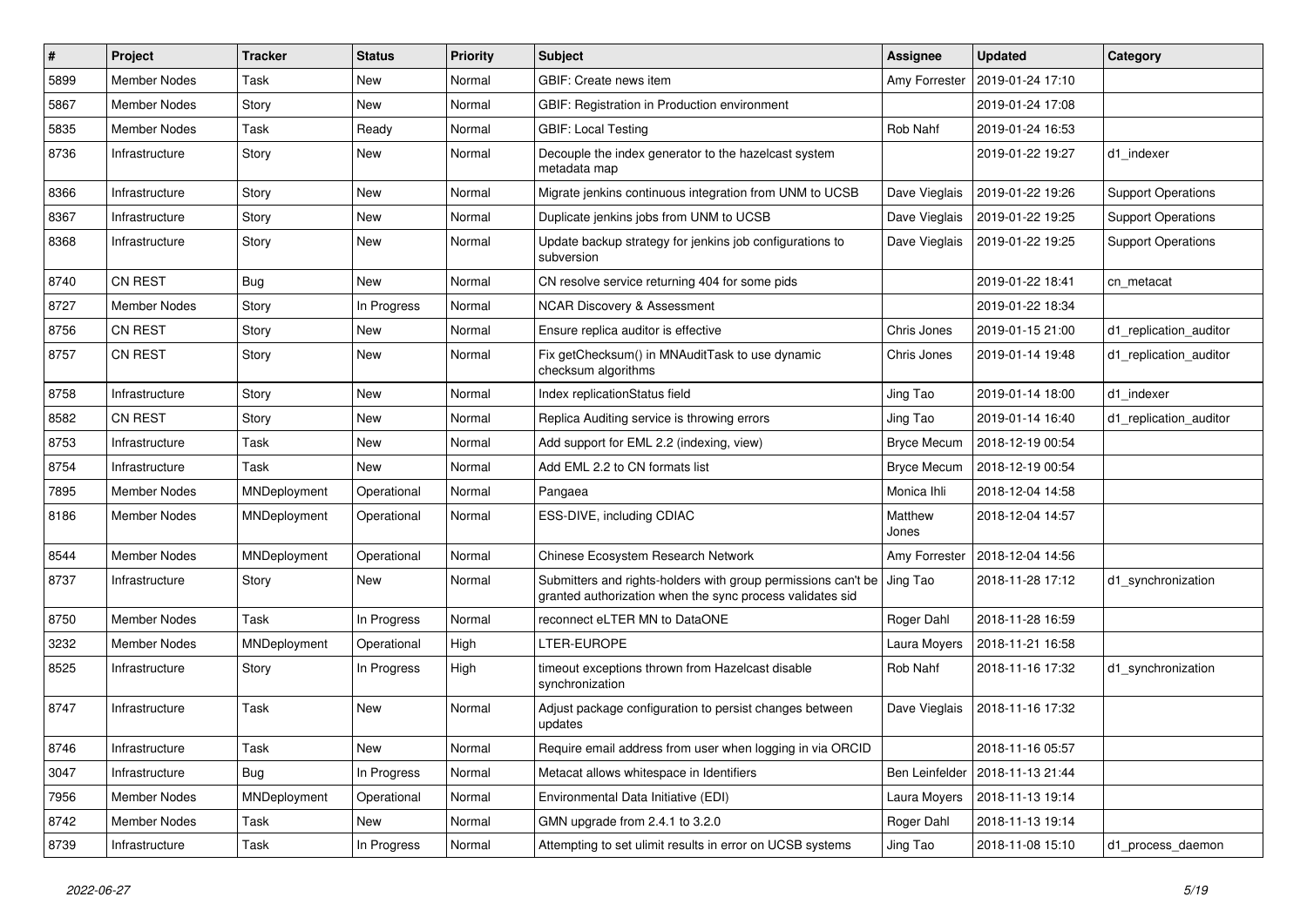| $\#$ | Project             | <b>Tracker</b> | <b>Status</b> | <b>Priority</b> | Subject                                                                                                        | <b>Assignee</b> | <b>Updated</b>                   | Category              |
|------|---------------------|----------------|---------------|-----------------|----------------------------------------------------------------------------------------------------------------|-----------------|----------------------------------|-----------------------|
| 8738 | Infrastructure      | Story          | In Progress   | Normal          | HZEventFilter performance decline with increased task queue   Rob Nahf                                         |                 | 2018-10-30 04:10                 | d1 indexer            |
| 8735 | Infrastructure      | <b>Bug</b>     | In Progress   | Normal          | NPE in IndexTask causes indexing job to fail                                                                   | Rob Nahf        | 2018-10-18 18:33                 | d1 indexer            |
| 8734 | Infrastructure      | Story          | New           | Normal          | Hazelcast shutdown tied to out of memory exception!                                                            | Rob Nahf        | 2018-10-18 16:55                 | Metacat               |
| 8733 | <b>CN REST</b>      | <b>Bug</b>     | New           | Normal          | Exception handling in ForesiteResourceMap needs<br>improvement                                                 | Jing Tao        | 2018-10-12 20:09                 | d1_cn_index_processor |
| 8729 | <b>Member Nodes</b> | Task           | New           | Normal          | Requirements Analysis                                                                                          |                 | 2018-10-11 17:24                 |                       |
| 8730 | <b>Member Nodes</b> | Task           | <b>New</b>    | Normal          | Plan the Implementation (NCAR)                                                                                 |                 | 2018-10-11 17:21                 |                       |
| 7082 | <b>Member Nodes</b> | MNDeployment   | Operational   | Normal          | <b>USGS Science Data Catalog (SDC)</b>                                                                         | Laura Moyers    | 2018-10-09 16:27                 |                       |
| 8725 | <b>Member Nodes</b> | MNDeployment   | In Review     | Normal          | NCAR (National Center for Atmospheric Research)                                                                |                 | 2018-10-08 13:33                 |                       |
| 8731 | Infrastructure      | <b>Bug</b>     | New           | Normal          | Indexing solr client method is building query with too many<br>ORs, causing errors                             | Rob Nahf        | 2018-10-04 22:25                 | d1 indexer            |
| 8506 | Infrastructure      | Task           | <b>New</b>    | Normal          | Identify ISO metadata terms appropriate for population of<br>data citation elements of the solr search index   |                 | 2018-10-04 18:17                 |                       |
| 8728 | Member Nodes        | Task           | In Progress   | Normal          | Initial Communications (NCAR)                                                                                  |                 | Amy Forrester   2018-10-04 17:24 |                       |
| 8722 | Infrastructure      | <b>Bug</b>     | New           | High            | Object in search index but systemmetadata is not available.                                                    | Jing Tao        | 2018-10-03 17:48                 |                       |
| 8724 | Infrastructure      | <b>Bug</b>     | New           | Normal          | index out of bounds error in PortalCertificateManager                                                          | Rob Nahf        | 2018-10-02 19:11                 | d1_portal             |
| 8723 | Member Nodes        | Task           | New           | Low             | tDAR: Implemented IP Whitelisting on tDAR systems /<br>Impacts to reporting                                    |                 | Amy Forrester   2018-10-02 16:51 |                       |
| 5836 | <b>Member Nodes</b> | Task           | Testing       | Normal          | GBIF: Verify that MN passes the Web Tester                                                                     | Rob Nahf        | 2018-09-26 19:57                 |                       |
| 4730 | <b>Member Nodes</b> | MNDeployment   | Testing       | Normal          | Global Biodiversity Information Facility                                                                       | Dave Vieglais   | 2018-09-26 19:45                 |                       |
| 3557 | Member Nodes        | MNDeployment   | Operational   | Normal          | <b>LTER Network</b>                                                                                            | Roger Dahl      | 2018-09-25 17:17                 |                       |
| 7051 | Member Nodes        | MNDeployment   | Operational   | Normal          | <b>GRIIDC</b> - Gulf of Mexico Research Initiative                                                             | Laura Moyers    | 2018-09-25 17:14                 |                       |
| 8702 | Infrastructure      | Story          | New           | Normal          | <b>Indexing Refactor Strategy</b>                                                                              | Rob Nahf        | 2018-09-24 18:05                 | d1 indexer            |
| 8703 | Infrastructure      | Task           | New           | Normal          | test the cleaned up indexer in DEV                                                                             | Rob Nahf        | 2018-09-24 18:05                 | d1 indexer            |
| 8363 | Infrastructure      | Story          | New           | Normal          | indexer shutdown generates index tasks                                                                         | Rob Nahf        | 2018-09-24 15:25                 | d1 indexer            |
| 3675 | Infrastructure      | <b>Bug</b>     | New           | High            | package relationships not available for archived objects                                                       | Rob Nahf        | 2018-09-21 21:01                 | d1 indexer            |
| 8698 | <b>CN REST</b>      | Bug            | New           | Normal          | CN Performance degradation                                                                                     |                 | 2018-09-13 21:05                 | d1_cn_rest            |
| 8697 | Member Nodes        | Task           | New           | Normal          | ESSDIVE: anonymous download issue                                                                              | Chris Jones     | 2018-09-13 19:40                 |                       |
| 8696 | Infrastructure      | Bug            | New           | Urgent          | double indexing of a resource map and another not<br>processed because of resource contention (lock) on member | Rob Nahf        | 2018-09-12 00:22                 | d1_indexer            |
| 8673 | <b>Member Nodes</b> | Task           | New           | Normal          | Pangaea- GMN upgrade from 2.4.0 to 3.0.4                                                                       | Roger Dahl      | 2018-09-04 18:48                 |                       |
| 3689 | <b>Member Nodes</b> | MNDeployment   | Deferred      | Normal          | University of South Carolina, Computer Science Department                                                      |                 | 2018-08-31 15:26                 |                       |
| 5450 | Member Nodes        | Task           | In Progress   | Normal          | (Waiting for) USC to complete development of MN stack<br>(derived from GMN)                                    | Laura Moyers    | 2018-08-31 15:26                 |                       |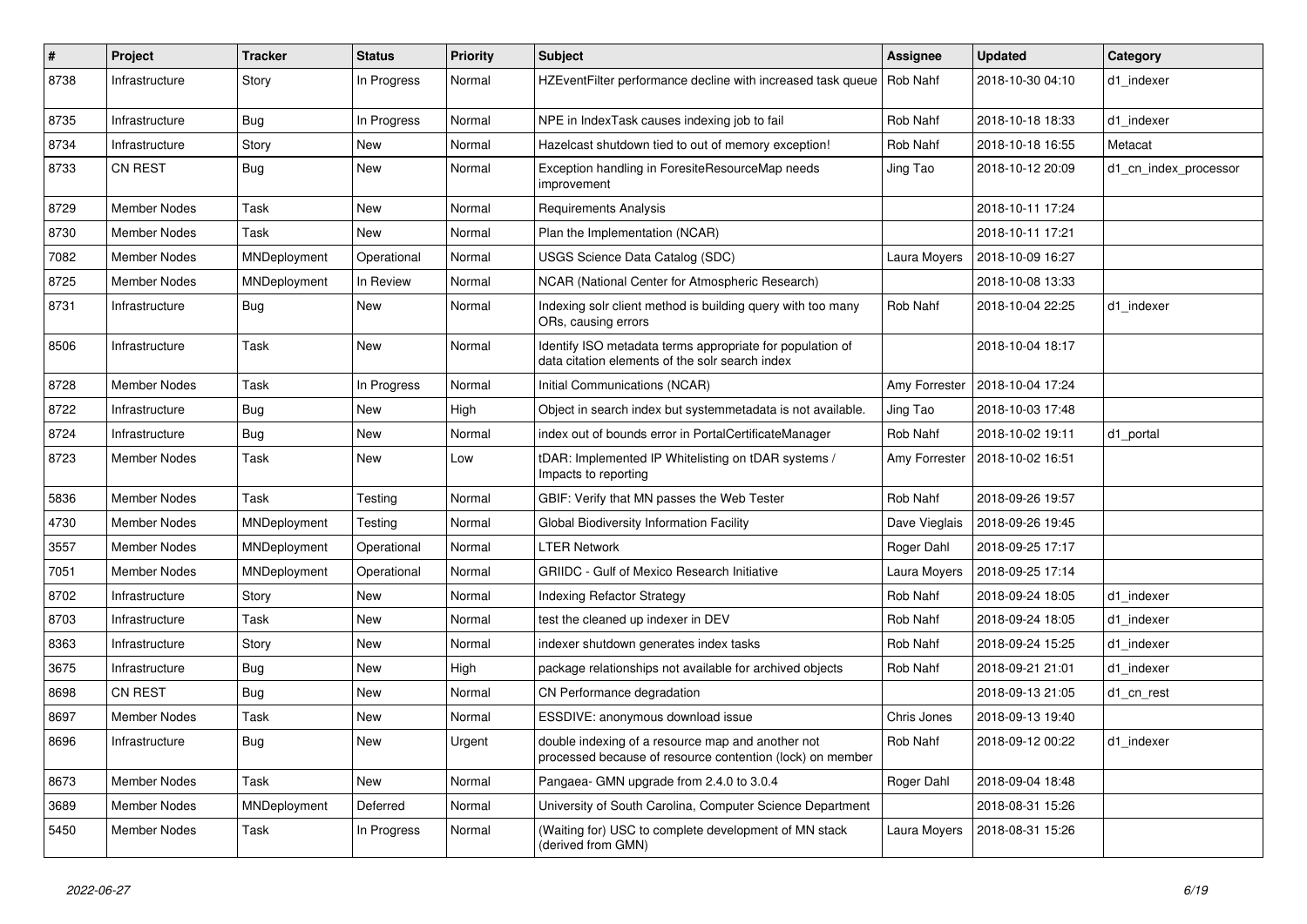| $\vert$ # | Project             | <b>Tracker</b> | <b>Status</b> | <b>Priority</b> | Subject                                                                                                                            | <b>Assignee</b> | <b>Updated</b>   | Category           |
|-----------|---------------------|----------------|---------------|-----------------|------------------------------------------------------------------------------------------------------------------------------------|-----------------|------------------|--------------------|
| 7979      | <b>Member Nodes</b> | Task           | New           | Normal          | GINA: Configure SSL Certificates for Testing Environment                                                                           | Amy Forrester   | 2018-08-31 15:23 |                    |
| 7757      | <b>Member Nodes</b> | MNDeployment   | Deferred      | Normal          | GINA - Geographic Information Network of Alaska                                                                                    | Roger Dahl      | 2018-08-31 15:22 |                    |
| 7986      | Member Nodes        | Task           | New           | Normal          | GINA: Configure SSL Certificates for Production                                                                                    | Amy Forrester   | 2018-08-31 15:22 |                    |
| 3172      | Member Nodes        | MNDeployment   | Operational   | Normal          | Replication instance at UNM                                                                                                        | Dave Vieglais   | 2018-08-31 15:22 |                    |
| 3530      | <b>Member Nodes</b> | MNDeployment   | Operational   | Normal          | Replication instance at UCSB                                                                                                       | Dave Vieglais   | 2018-08-31 15:22 |                    |
| 3529      | <b>Member Nodes</b> | MNDeployment   | Operational   | Normal          | Replication instance at ORC                                                                                                        | Dave Vieglais   | 2018-08-31 15:21 |                    |
| 3748      | <b>Member Nodes</b> | MNDeployment   | Operational   | Normal          | PPBIO Member Node                                                                                                                  | Jing Tao        | 2018-08-31 15:20 |                    |
| 3554      | <b>Member Nodes</b> | MNDeployment   | Operational   | High            | <b>KNB</b>                                                                                                                         | Jing Tao        | 2018-08-31 15:16 |                    |
| 3221      | Member Nodes        | MNDeployment   | Operational   | High            | EDAC member node                                                                                                                   | Amy Forrester   | 2018-08-31 15:15 |                    |
| 8686      | Infrastructure      | <b>Bug</b>     | New           | Normal          | d1-index-task-processor failed with NPE                                                                                            | Rob Nahf        | 2018-08-24 01:35 | d1 indexer         |
| 8685      | Member Nodes        | Task           | New           | Normal          | ONEShare - GMN upgrade 2.4.2 to 3.0.4                                                                                              | Roger Dahl      | 2018-08-23 17:18 |                    |
| 8672      | <b>Member Nodes</b> | Task           | New           | Normal          | CDL - upgrade GMN 2.4.0 to 3.0.4                                                                                                   | Roger Dahl      | 2018-08-23 17:13 |                    |
| 3558      | <b>Member Nodes</b> | MNDeployment   | Operational   | High            | <b>CDL Merritt</b>                                                                                                                 | Laura Moyers    | 2018-08-23 17:05 |                    |
| 7842      | <b>Member Nodes</b> | MNDeployment   | Operational   | Normal          | Research Workspace                                                                                                                 | Roger Dahl      | 2018-08-14 17:05 |                    |
| 3560      | <b>Member Nodes</b> | MNDeployment   | Operational   | Normal          | Cornell Lab of Ornithology eBird                                                                                                   | Laura Moyers    | 2018-08-06 21:12 |                    |
| 3708      | Member Nodes        | MNDeployment   | Operational   | Normal          | Minnesota Population Center                                                                                                        | Laura Moyers    | 2018-08-06 19:43 |                    |
| 8378      | <b>Member Nodes</b> | Task           | In Progress   | Normal          | (OTS) replicate data                                                                                                               | Amy Forrester   | 2018-07-31 18:49 |                    |
| 6548      | Member Nodes        | MNDeployment   | Operational   | High            | <b>R2R Repository</b>                                                                                                              | Monica Ihli     | 2018-07-26 13:49 |                    |
| 5453      | <b>Member Nodes</b> | MNDeployment   | Deferred      | Normal          | Dataverse                                                                                                                          | Laura Moyers    | 2018-07-24 16:41 |                    |
| 8646      | <b>Member Nodes</b> | Task           | New           | Normal          | (cyverse) Formal Announcement                                                                                                      |                 | 2018-07-19 18:31 |                    |
| 8601      | Infrastructure      | Decision       | New           | Normal          | Decide on a URI space for DataONE resources                                                                                        |                 | 2018-07-18 21:42 |                    |
| 8504      | Infrastructure      | Story          | New           | Normal          | Support creation of data citation record from solr record                                                                          | Monica Ihli     | 2018-07-17 23:06 | d1 indexer         |
| 8657      | Log Reporting       | <b>Bug</b>     | New           | Normal          | Log aggregation service not recording logs for the MNs -<br>urn:node:TDAR and urn:node:OTS_NDC                                     |                 | 2018-07-16 21:36 | d1_log_aggregation |
| 8655      | Infrastructure      | <b>Bug</b>     | New           | High            | Synchronization died with OOM                                                                                                      |                 | 2018-07-13 11:24 |                    |
| 8645      | Member Nodes        | Task           | New           | Normal          | (Cyverse) Mutual acceptance                                                                                                        | Amy Forrester   | 2018-07-05 14:26 |                    |
| 8644      | <b>Member Nodes</b> | Task           | New           | Normal          | (Cyverse) Register in Production                                                                                                   |                 | 2018-07-05 14:25 |                    |
| 8643      | Member Nodes        | Task           | New           | Normal          | (Cyverse) Implement in Production Environment                                                                                      |                 | 2018-07-05 14:25 |                    |
| 8642      | Infrastructure      | Bug            | New           | Normal          | Replication tasks apparently not deleted from backing store<br>in a timely fashion                                                 | Dave Vieglais   | 2018-07-05 12:11 | d1_replication     |
| 8641      | Infrastructure      | <b>Bug</b>     | New           | Normal          | Any change to SystemMetadata causes a new replication<br>task to be generated without consideration of the object<br>replicability | Chris Jones     | 2018-07-04 12:28 | d1_replication     |
| 8640      | Infrastructure      | <b>Bug</b>     | New           | Normal          | Replication includes "down" nodes as replication targets                                                                           | Chris Jones     | 2018-07-04 11:29 | d1_replication     |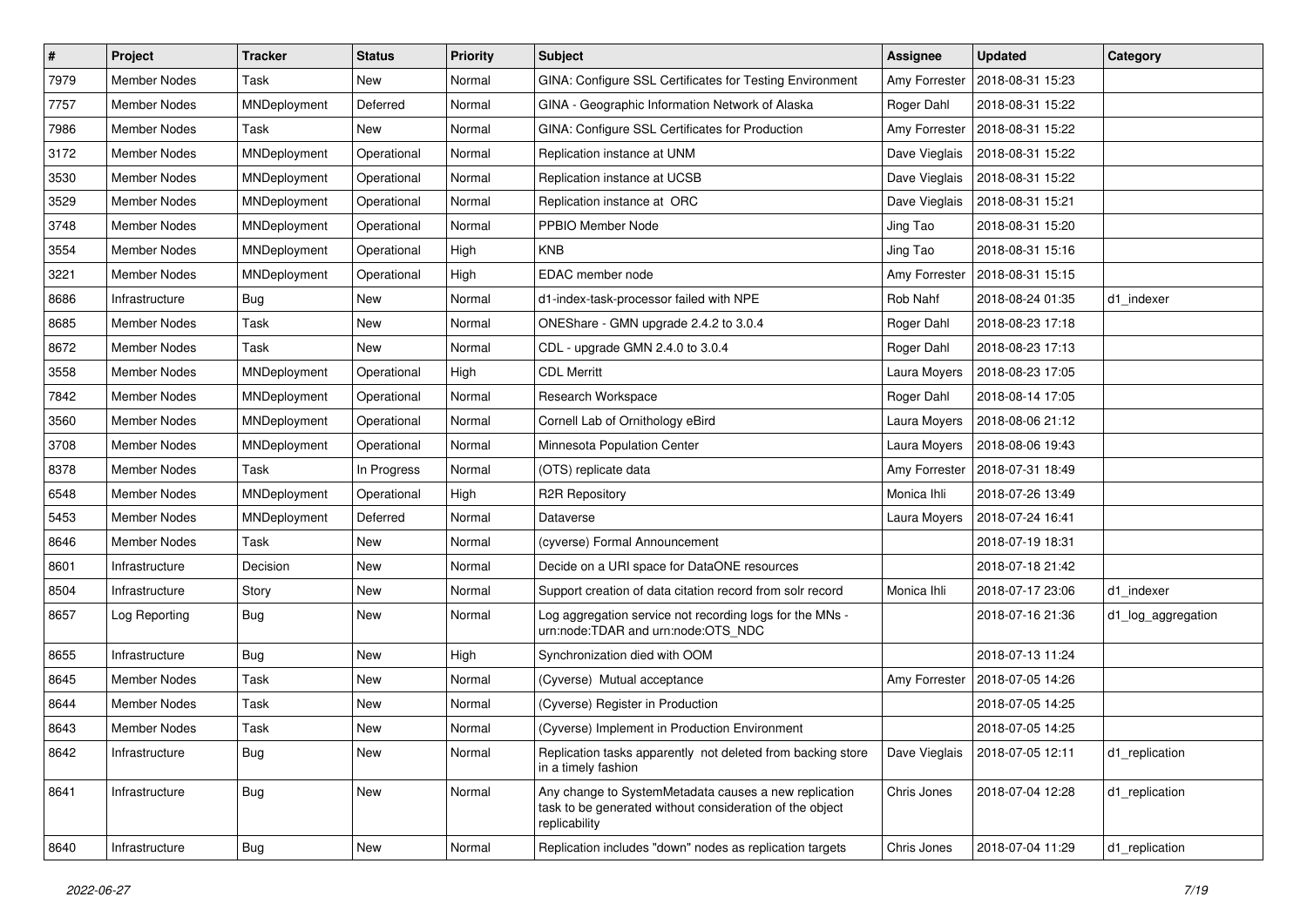| #    | Project             | <b>Tracker</b> | <b>Status</b> | <b>Priority</b> | Subject                                                                                              | <b>Assignee</b>    | <b>Updated</b>                   | Category            |
|------|---------------------|----------------|---------------|-----------------|------------------------------------------------------------------------------------------------------|--------------------|----------------------------------|---------------------|
| 8639 | Infrastructure      | Story          | New           | Normal          | Replication performance is too slow to service demand                                                | Chris Jones        | 2018-07-04 11:18                 | d1_replication      |
| 7505 | <b>Member Nodes</b> | Task           | In Progress   | Normal          | Correct generous access policies                                                                     | Roger Dahl         | 2018-07-02 20:39                 |                     |
| 8564 | Member Nodes        | Story          | New           | Normal          | (CyVerse) Testing & Development                                                                      | Rob Nahf           | 2018-07-02 19:56                 |                     |
| 8635 | Member Nodes        | Task           | New           | Normal          | DAAC: Develop or Implement MN Software                                                               |                    | 2018-07-02 15:00                 |                     |
| 8636 | Member Nodes        | Task           | New           | Normal          | DAAC: Test Registration                                                                              |                    | 2018-07-02 14:58                 |                     |
| 8634 | <b>Member Nodes</b> | Story          | New           | Normal          | DAAC: Testing & Development                                                                          | Dave Vieglais      | 2018-07-02 14:55                 |                     |
| 8633 | <b>Member Nodes</b> | Task           | In Progress   | Normal          | DAAC: Re-Training & Re-Deployment Planning                                                           |                    | Amy Forrester   2018-07-02 14:53 |                     |
| 8630 | <b>CN REST</b>      | Bug            | New           | Normal          | equivalentIdentity values use uppercase letters when the<br>same person subject values are lowercase |                    | 2018-06-26 14:15                 | d1 identity manager |
| 8616 | Infrastructure      | Decision       | New           | Normal          | Consider expanding isotc211's indexing component's<br>keyword XPath to cover topicCategories         |                    | 2018-06-15 00:13                 |                     |
| 8523 | <b>Member Nodes</b> | Task           | In Progress   | Normal          | CAFF: Technical Requirements & Design Planning                                                       |                    | Amy Forrester   2018-06-14 14:21 |                     |
| 8614 | <b>Member Nodes</b> | Task           | New           | Normal          | BCO-DMO: testing the member node                                                                     | Matthew<br>Jones   | 2018-06-13 15:48                 |                     |
| 8604 | Infrastructure      | Task           | New           | Normal          | Update the static IP lists for robots etc                                                            | Dave Vieglais      | 2018-06-07 20:56                 | d1_log_aggregation  |
| 8603 | Infrastructure      | Bug            | New           | Normal          | log aggregation incorrectly assigning location information                                           | Dave Vieglais      | 2018-06-07 20:52                 | d1_log_aggregation  |
| 8602 | Infrastructure      | Story          | New           | Normal          | Log aggregation and augmentation process mid 2018<br>updates                                         | Dave Vieglais      | 2018-06-07 20:49                 | d1_log_aggregation  |
| 7967 | Infrastructure      | Bug            | In Progress   | Normal          | The CN is not following the xml schema definition when<br>creating dataone exceptions                | Dave Vieglais      | 2018-05-23 18:13                 | Architecture Design |
| 8225 | <b>Member Nodes</b> | Story          | In Progress   | Normal          | Customize Indexing & View for gmd-pangaea                                                            | Rob Nahf           | 2018-05-17 14:30                 |                     |
| 7754 | Search UI           | Story          | In Progress   | Normal          | Support for XSL transform of various metadata formats                                                | <b>Bryce Mecum</b> | 2018-05-17 14:18                 | MetacatUI           |
| 8017 | Member Nodes        | Support        | New           | Normal          | NCEI - Implement GMN for replicating Arctic Data Center<br>Data                                      | Roger Dahl         | 2018-05-16 14:32                 |                     |
| 3531 | <b>Member Nodes</b> | MNDeployment   | Operational   | Normal          | Gulf of Alaska Data Portal                                                                           | Laura Moyers       | 2018-05-15 17:40                 |                     |
| 8594 | <b>Member Nodes</b> | Task           | New           | Normal          | GOA: replicate to Research Workspace                                                                 | Matthew<br>Jones   | 2018-05-15 17:40                 |                     |
| 8589 | <b>Member Nodes</b> | Story          | New           | Normal          | ARM: Re-Discovery & Planning                                                                         |                    | 2018-05-10 21:44                 |                     |
| 8590 | <b>Member Nodes</b> | Task           | New           | Normal          | <b>ARM: Requirements Analysis</b>                                                                    |                    | 2018-05-10 20:50                 |                     |
| 3555 | Member Nodes        | MNDeployment   | Operational   | High            | <b>SANParks</b>                                                                                      | Laura Moyers       | 2018-05-09 21:19                 |                     |
| 8587 | Member Nodes        | Task           | New           | Normal          | Add DataONE Logo to SanParks website                                                                 | Jing Tao           | 2018-05-09 21:19                 |                     |
| 8573 | Infrastructure      | <b>Bug</b>     | In Progress   | Normal          | changing accessPolicies and rightHolders down the line of<br>series can cause improper sync failures | Rob Nahf           | 2018-05-03 21:52                 | d1_synchronization  |
| 8583 | DataONE API         | Feature        | New           | Normal          | Provide some mechanism for diagnosing correctness of MN<br>certificates                              | Dave Vieglais      | 2018-05-02 03:18                 |                     |
| 8574 | Search UI           | Story          | New           | Normal          | PANGAEA Temporary Fix: SID only in Data Citation                                                     | <b>Bryce Mecum</b> | 2018-05-01 01:45                 |                     |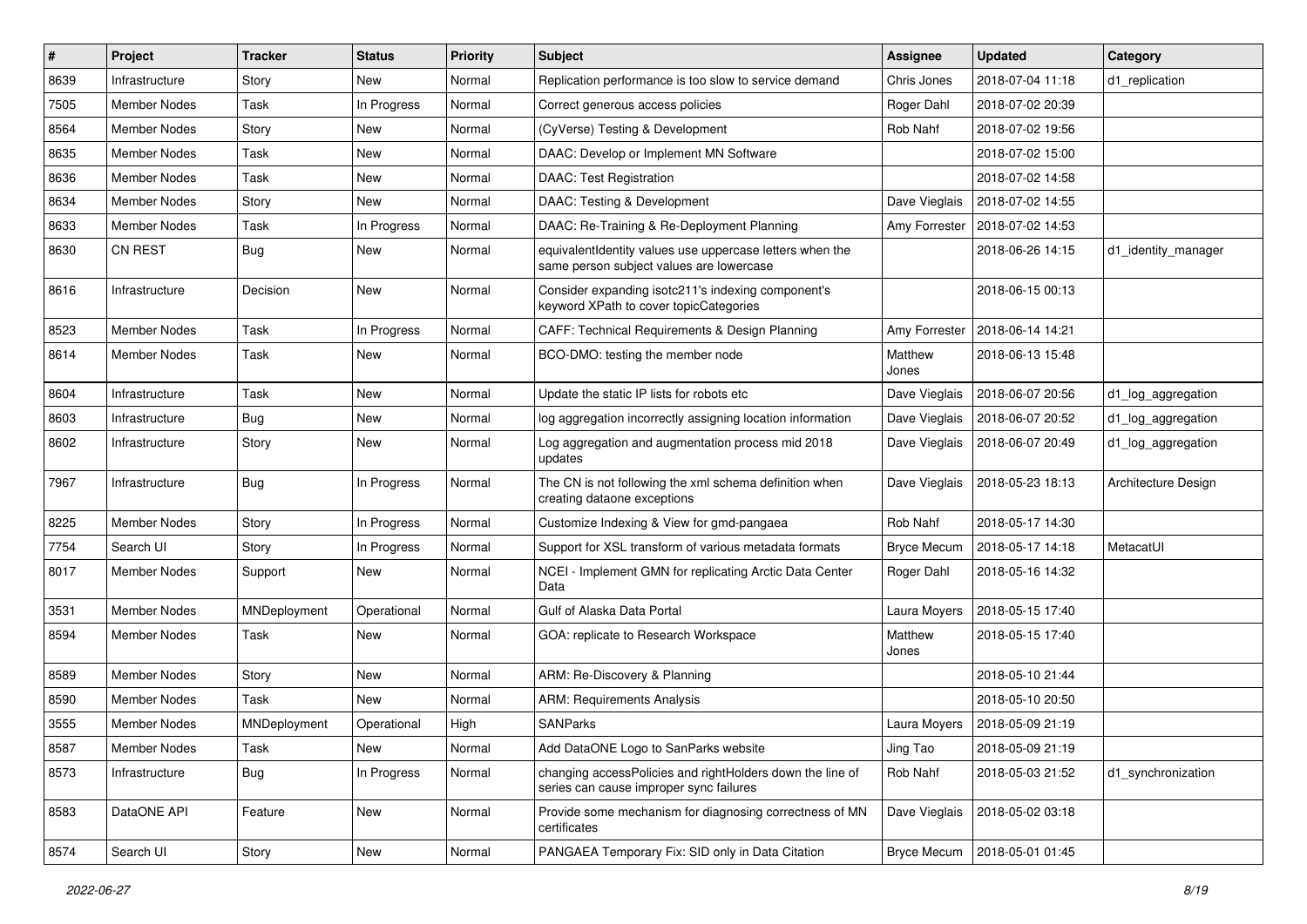| $\sharp$ | Project             | <b>Tracker</b> | <b>Status</b> | <b>Priority</b> | <b>Subject</b>                                                                      | <b>Assignee</b>  | <b>Updated</b>   | Category   |
|----------|---------------------|----------------|---------------|-----------------|-------------------------------------------------------------------------------------|------------------|------------------|------------|
| 8499     | Infrastructure      | Task           | New           | Normal          | Improve rendering of<br>http://www.isotc211.org/2005/gmd-pangaea in search UI       |                  | 2018-05-01 01:07 |            |
| 8576     | Search UI           | Task           | New           | Normal          | Remove Code Changes Specific to Appearance of Data<br>Citation for PANGAEA formatID | Monica Ihli      | 2018-04-30 13:29 |            |
| 8568     | <b>Member Nodes</b> | Story          | <b>New</b>    | Normal          | (CyVerse) Move to production                                                        |                  | 2018-04-23 21:18 |            |
| 8571     | Infrastructure      | Bug            | In Progress   | Normal          | IndexTool can't index a data object                                                 | Jing Tao         | 2018-04-23 20:13 | d1 indexer |
| 8246     | <b>Member Nodes</b> | Task           | New           | Normal          | Upgrade metacat to the latest version                                               | Jing Tao         | 2018-04-23 16:09 |            |
| 8570     | Infrastructure      | <b>Bug</b>     | New           | Normal          | index task not generated for a newly synchronized object                            | Jing Tao         | 2018-04-20 20:51 | d1 indexer |
| 8563     | Member Nodes        | MNDeployment   | New           | Normal          | Scripps Institute of Oceanography Explorer                                          |                  | 2018-04-18 16:40 |            |
| 8562     | <b>Member Nodes</b> | MNDeployment   | New           | Normal          | PSD Climate and Weather Data                                                        |                  | 2018-04-18 16:39 |            |
| 8561     | Member Nodes        | MNDeployment   | New           | Normal          | PRISM Climate Data                                                                  |                  | 2018-04-18 16:37 |            |
| 8560     | <b>Member Nodes</b> | MNDeployment   | New           | Normal          | PPS - Precipitation Processing System                                               |                  | 2018-04-18 16:36 |            |
| 8559     | <b>Member Nodes</b> | MNDeployment   | New           | Normal          | PMM - Precipitation Measurement Missions                                            |                  | 2018-04-18 16:35 |            |
| 8558     | Member Nodes        | MNDeployment   | New           | Normal          | PDC - Polar Data Catalogue                                                          |                  | 2018-04-18 16:33 |            |
| 8557     | <b>Member Nodes</b> | MNDeployment   | New           | Normal          | Physical Oceanography Distributed Active Archive Center                             |                  | 2018-04-18 16:32 |            |
| 8556     | Member Nodes        | MNDeployment   | New           | Normal          | OAFlux (WHOI)                                                                       |                  | 2018-04-18 16:30 |            |
| 8555     | Member Nodes        | MNDeployment   | New           | Normal          | <b>NGEE Arctic</b>                                                                  |                  | 2018-04-18 16:27 |            |
| 8554     | Member Nodes        | MNDeployment   | New           | Normal          | SEDAC - NASA Socioeconomic Data and Applications<br>Center                          |                  | 2018-04-17 20:05 |            |
| 8553     | <b>Member Nodes</b> | MNDeployment   | New           | Normal          | MVCO - Martha's Vineyard Coastal Observatory                                        |                  | 2018-04-17 20:03 |            |
| 8552     | Member Nodes        | MNDeployment   | New           | Normal          | GLCF - Global Land Cover Facility                                                   |                  | 2018-04-17 20:01 |            |
| 8551     | Member Nodes        | MNDeployment   | New           | Normal          | Forest Service Research Data Archive                                                |                  | 2018-04-17 20:00 |            |
| 8550     | <b>Member Nodes</b> | MNDeployment   | New           | Normal          | ESGF - Earth System Grid Federation                                                 |                  | 2018-04-17 19:58 |            |
| 8549     | Member Nodes        | MNDeployment   | New           | Normal          | Earth Resources Observation and Science Center                                      |                  | 2018-04-17 19:55 |            |
| 8548     | Member Nodes        | MNDeployment   | New           | Normal          | Earthdata powered by EOSDIS                                                         |                  | 2018-04-17 19:51 |            |
| 4115     | Member Nodes        | MNDeployment   | Deferred      | Normal          | <b>UTK Institutional Repository</b>                                                 |                  | 2018-04-17 17:32 |            |
| 3176     | Member Nodes        | MNDeployment   | New           | Low             | QUT member node                                                                     | Matthew<br>Jones | 2018-04-17 17:30 |            |
| 3683     | Member Nodes        | MNDeployment   | New           | Low             | <b>Purdue University Libraries</b>                                                  |                  | 2018-04-17 17:30 |            |
| 7758     | Member Nodes        | MNDeployment   | New           | Low             | Polar Rock Repository (PRR) at Ohio State                                           |                  | 2018-04-17 17:28 |            |
| 7145     | Member Nodes        | MNDeployment   | New           | Low             | PlutoF                                                                              |                  | 2018-04-17 17:26 |            |
| 3691     | Member Nodes        | MNDeployment   | New           | Low             | National Institute for Amazon Research                                              |                  | 2018-04-17 17:25 |            |
| 3235     | Member Nodes        | MNDeployment   | New           | Low             | LITS - Long-Term Individual base Time Series project<br>member node                 |                  | 2018-04-17 17:23 |            |
| 3480     | <b>Member Nodes</b> | MNDeployment   | New           | Low             | Globe.gov                                                                           | Laura Moyers     | 2018-04-17 17:23 |            |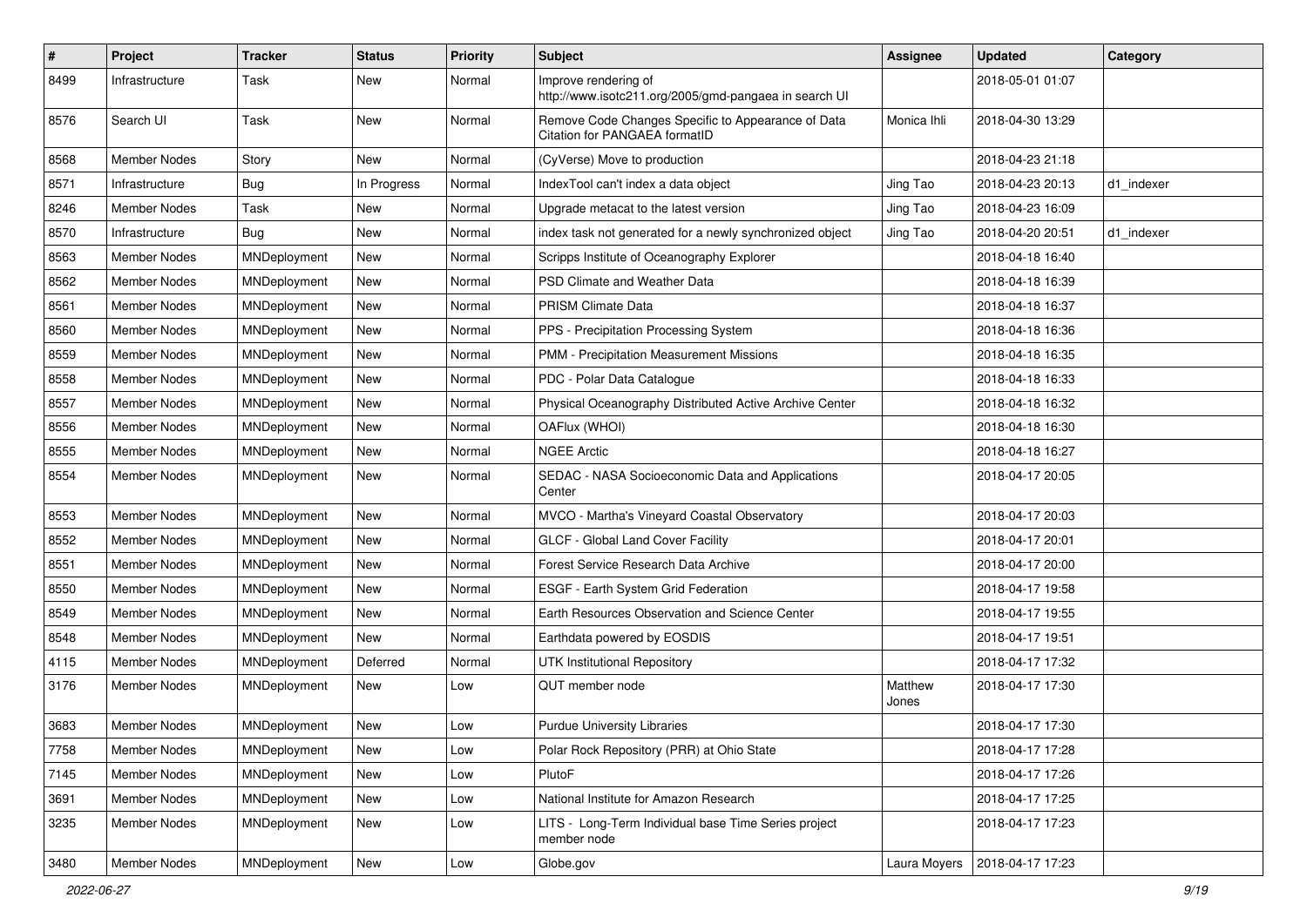| $\sharp$ | Project                         | <b>Tracker</b> | <b>Status</b> | <b>Priority</b> | Subject                                                                                   | Assignee            | <b>Updated</b>   | Category   |
|----------|---------------------------------|----------------|---------------|-----------------|-------------------------------------------------------------------------------------------|---------------------|------------------|------------|
| 8009     | <b>Member Nodes</b>             | MNDeployment   | New           | Low             | Geometabolome                                                                             | Laura Moyers        | 2018-04-17 17:22 |            |
| 7973     | <b>Member Nodes</b>             | MNDeployment   | New           | Low             | Alaska Energy Data Gateway                                                                | Amy Forrester       | 2018-04-17 17:21 |            |
| 7549     | Member Nodes                    | MNDeployment   | New           | Low             | COS - the Center for Open Science                                                         | Laura Moyers        | 2018-04-17 17:20 |            |
| 3258     | Member Nodes                    | MNDeployment   | New           | Low             | CitSci.org MN                                                                             | <b>Bruce Wilson</b> | 2018-04-17 17:19 |            |
| 7851     | <b>Member Nodes</b>             | MNDeployment   | New           | Low             | CESAB - Center for Synthesis and Analysis for Biodiversity                                | Laura Moyers        | 2018-04-17 17:19 |            |
| 3240     | Member Nodes                    | MNDeployment   | New           | Low             | AZGS - Arizona Geological Survey member node                                              |                     | 2018-04-17 17:18 |            |
| 3520     | <b>Member Nodes</b>             | MNDeployment   | New           | Low             | <b>ARCTOS Collaborative Collection Management Solution</b>                                | Dave Vieglais       | 2018-04-17 17:18 |            |
| 3241     | <b>Member Nodes</b>             | MNDeployment   | New           | Low             | ALA - Atlas of Living Australia member node                                               |                     | 2018-04-17 17:14 |            |
| 3239     | Member Nodes                    | MNDeployment   | New           | Normal          | "Nitrous Oxide emissions Network" member node                                             |                     | 2018-04-17 17:13 |            |
| 8030     | <b>Member Nodes</b>             | MNDeployment   | New           | Normal          | <b>UCAR Research Data Archive</b>                                                         | Laura Moyers        | 2018-04-16 17:39 |            |
| 7296     | Member Nodes                    | MNDeployment   | Planning      | Normal          | GCOOS                                                                                     | Monica Ihli         | 2018-04-16 15:53 |            |
| 7962     | <b>Member Nodes</b>             | MNDeployment   | Deferred      | Low             | Alaska EPSCoR                                                                             | Rebecca<br>Koskela  | 2018-04-13 18:28 |            |
| 8536     | Infrastructure                  | <b>Bug</b>     | In Progress   | Normal          | resource Map update when metadata SID is used is not<br>indexed                           | Rob Nahf            | 2018-04-12 20:55 | d1_indexer |
| 8541     | Infrastructure                  | <b>Bug</b>     | New           | Normal          | index shutdown threw exception                                                            | Rob Nahf            | 2018-04-12 16:44 | d1_indexer |
| 8540     | Infrastructure                  | Story          | New           | Normal          | interesting 15 minute Hazelcast timeout in IndexProcessor                                 | Rob Nahf            | 2018-04-12 04:32 | d1 indexer |
| 8522     | Member Nodes                    | Task           | In Progress   | Normal          | <b>CAFF: MN Communications</b>                                                            | Amy Forrester       | 2018-04-11 14:48 |            |
| 8539     | Member Nodes                    | MNDeployment   | New           | Normal          | NASA Distributed Active Archive Center at National Snow &<br>Ice Data Center (NASA DAAC)  |                     | 2018-04-10 19:19 |            |
| 5457     | <b>Member Nodes</b>             | MNDeployment   | New           | Normal          | NSIDC- National Snow and Ice Data Center                                                  | <b>Bruce Wilson</b> | 2018-04-10 19:12 |            |
| 8529     | DataONE API                     | Task           | New           | Normal          | Add field to Solr index that includes the obsolescence chain                              |                     | 2018-04-10 05:21 |            |
| 8537     | Infrastructure                  | Story          | New           | Normal          | indexer doesn't populate SID-defined relationships unless<br>new resourceMap is submitted | Rob Nahf            | 2018-04-09 22:51 | d1 indexer |
| 8259     | <b>Member Nodes</b>             | MNDeployment   | <b>New</b>    | Normal          | Neotoma Paleoecology Database                                                             | Amy Forrester       | 2018-04-09 21:14 |            |
| 8535     | <b>Member Nodes</b>             | Story          | In Progress   | Normal          | Neotoma: Story: Discovery & Planning                                                      | Amy Forrester       | 2018-04-09 21:14 |            |
| 8534     | Member Nodes                    | Task           | New           | Normal          | GCOOS: Technical Requirements & Design Planning                                           |                     | 2018-04-09 20:18 |            |
| 8521     | Member Nodes                    | Story          | New           | Normal          | CAFF: Testing & Development                                                               |                     | 2018-04-06 15:17 |            |
| 8531     | <b>Member Nodes</b>             | Task           | New           | Normal          | Training & education                                                                      |                     | 2018-04-06 15:11 |            |
| 8358     | Member Nodes                    | Story          | In Progress   | Normal          | Discovery & Planning (CAFF)                                                               | Amy Forrester       | 2018-04-06 14:56 |            |
| 8528     | DataONE API                     | Task           | New           | Normal          | Add MNRead.getVersions, CNRead.getVersions                                                |                     | 2018-04-03 19:26 |            |
| 8519     | <b>Testing MN</b><br>Management | Task           | New           | Normal          | meow: Formal Announcement                                                                 |                     | 2018-03-22 20:45 |            |
| 8518     | <b>Testing MN</b><br>Management | Task           | New           | Normal          | meow: Mutual Acceptance                                                                   |                     | 2018-03-22 20:45 |            |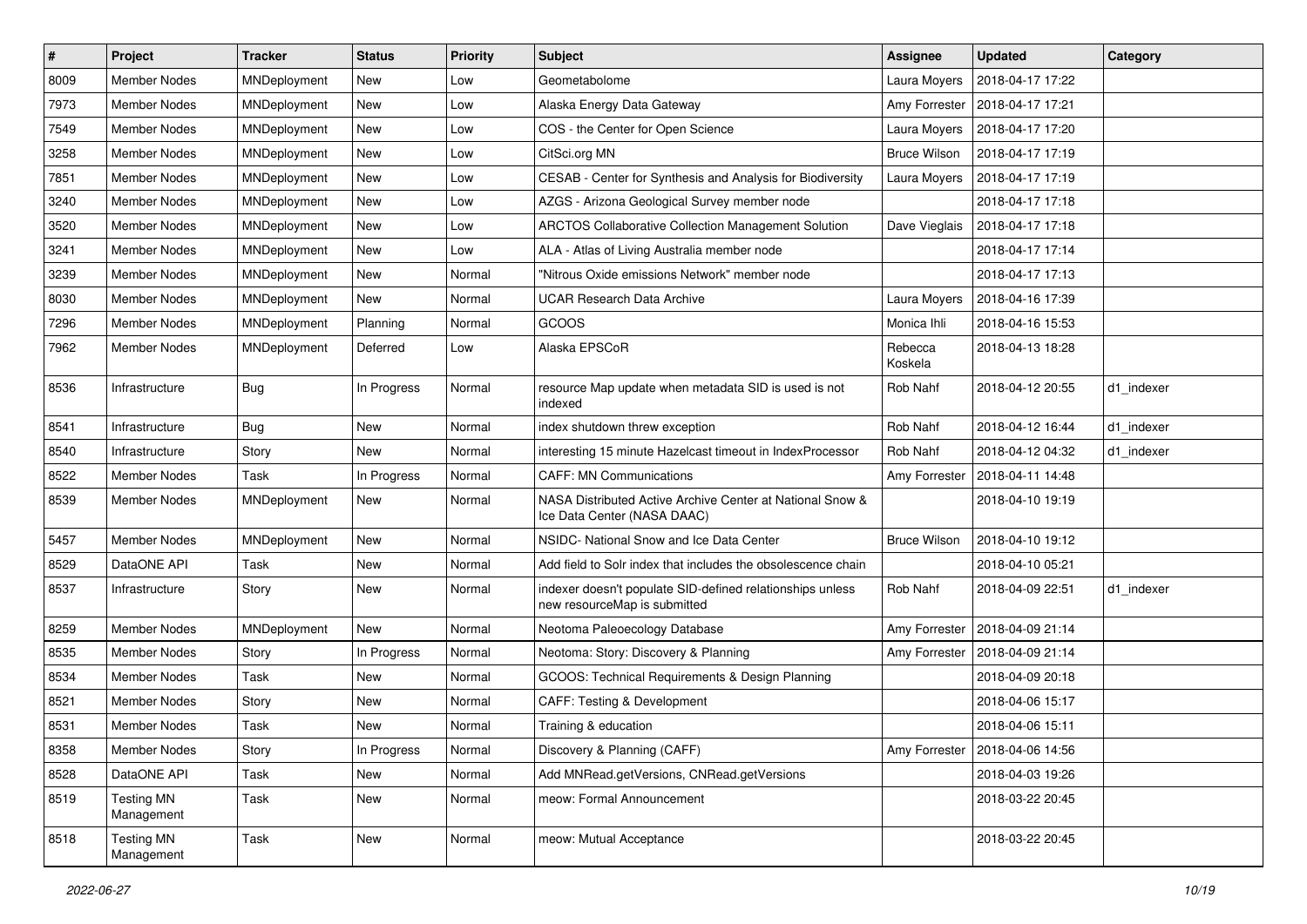| #    | Project                         | <b>Tracker</b> | <b>Status</b> | <b>Priority</b> | <b>Subject</b>                                                                                            | <b>Assignee</b> | <b>Updated</b>   | Category           |
|------|---------------------------------|----------------|---------------|-----------------|-----------------------------------------------------------------------------------------------------------|-----------------|------------------|--------------------|
| 8517 | <b>Testing MN</b><br>Management | Task           | New           | Normal          | meow: Register in Production                                                                              |                 | 2018-03-22 20:45 |                    |
| 8516 | <b>Testing MN</b><br>Management | Task           | New           | Normal          | meow: Implement in Production                                                                             |                 | 2018-03-22 20:45 |                    |
| 8461 | <b>Testing MN</b><br>Management | MNDeployment   | New           | Normal          | MEOW - Monitoring Ecosystems & Oceans in Wales                                                            |                 | 2018-03-22 20:45 |                    |
| 8515 | <b>Testing MN</b><br>Management | Story          | New           | Normal          | meow: Move to Production                                                                                  |                 | 2018-03-22 20:45 |                    |
| 8514 | Infrastructure                  | Task           | New           | Normal          | deploy new Metacat / synchronization slows down because of Rob Nahf<br>increased cn.create times          |                 | 2018-03-22 17:07 | d1 synchronization |
| 8222 | Infrastructure                  | Task           | New           | Normal          | reindex all isotc211 content in production to reflect final<br>decisions from origin field mapping        | Dave Vieglais   | 2018-03-22 16:56 | d1_indexer         |
| 8361 | Infrastructure                  | <b>Bug</b>     | New           | Normal          | index processor throws unhandled NPE if task<br>systemMetadata is null                                    | Rob Nahf        | 2018-03-22 16:54 | d1_indexer         |
| 8469 | CN REST                         | Task           | In Progress   | Normal          | evaluate if ORCID API will continue to work after 1.2 is<br>deprecated                                    | Jing Tao        | 2018-03-22 16:54 | d1 portal servlet  |
| 8470 | Infrastructure                  | Story          | New           | Normal          | Make the spring context of the d1_index_processor daemon<br>more configurable                             | Jing Tao        | 2018-03-22 16:53 | d1 indexer         |
| 8507 | Infrastructure                  | Task           | New           | Normal          | Support generation of citation metadata records from dublin<br>core                                       |                 | 2018-03-19 22:37 |                    |
| 8505 | Infrastructure                  | Task           | New           | Normal          | Review solr terms for coverage of data citation elements                                                  | Monica Ihli     | 2018-03-19 21:57 |                    |
| 8500 | Infrastructure                  | Bug            | New           | High            | Geohash not calculated properly                                                                           | Jing Tao        | 2018-03-14 17:06 | d1 indexer         |
| 8105 | Infrastructure                  | Task           | New           | Normal          | Remove dataone-mercury from production CNs                                                                | Jing Tao        | 2018-03-02 22:17 | d1 mercury         |
| 8448 | Infrastructure                  | <b>Bug</b>     | New           | Normal          | d1_cn_index_tool doesn't reindex an pid from a given file                                                 | Jing Tao        | 2018-03-02 22:06 | d1 indexer         |
| 8380 | Infrastructure                  | <b>Bug</b>     | New           | Normal          | MN.update method doesn't check if the authoritativeMN is<br>null on the system metadata of the new object | Jing Tao        | 2018-03-02 21:53 | Metacat            |
| 8228 | Infrastructure                  | Bug            | New           | Normal          | Excessive replicas requested by integration test                                                          | Rob Nahf        | 2018-03-02 21:52 | d1_integration     |
| 8230 | Infrastructure                  | Task           | New           | Normal          | review bouncy castle version                                                                              | Rob Nahf        | 2018-03-02 21:48 | d1 libclient java  |
| 8162 | Infrastructure                  | Story          | New           | Normal          | Replication tasks can contain stale potential target nodes                                                | Rob Nahf        | 2018-03-02 21:47 | d1_replication     |
| 8467 | <b>Testing MN</b><br>Management | Task           | New           | Normal          | test: Display as Upcoming                                                                                 |                 | 2018-03-01 21:04 |                    |
| 8466 | <b>Testing MN</b><br>Management | Task           | New           | Normal          | test: Test Registration                                                                                   |                 | 2018-03-01 21:04 |                    |
| 8465 | <b>Testing MN</b><br>Management | Task           | New           | Normal          | test: Develop or Implement MN Software                                                                    |                 | 2018-03-01 21:04 |                    |
| 8464 | <b>Testing MN</b><br>Management | Task           | New           | Normal          | test: Metadata Validation                                                                                 |                 | 2018-03-01 21:04 |                    |
| 8463 | <b>Testing MN</b><br>Management | Story          | New           | Normal          | test: Testing & Development                                                                               |                 | 2018-03-01 21:04 |                    |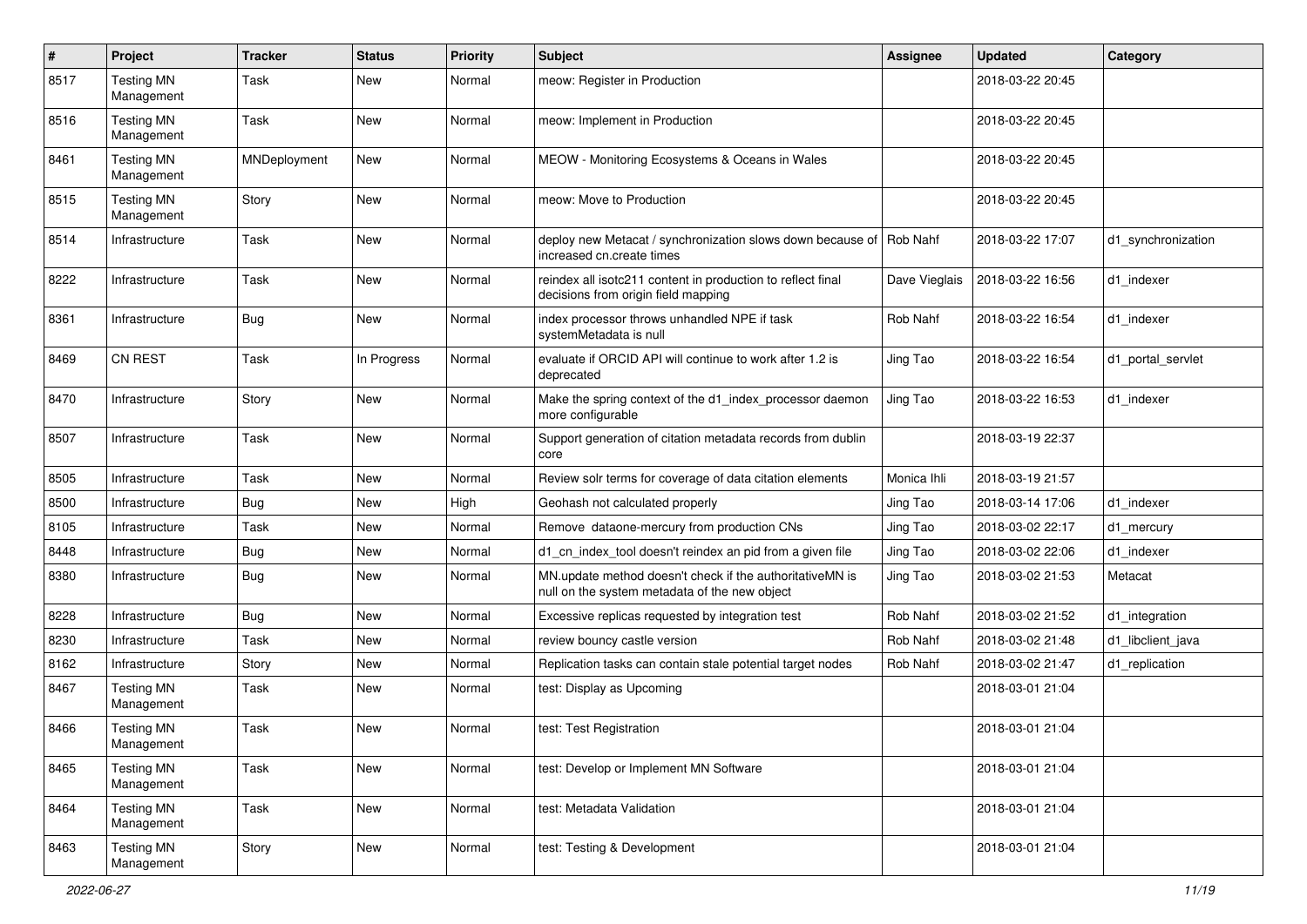| $\sharp$ | Project                         | <b>Tracker</b> | <b>Status</b> | Priority | <b>Subject</b>                                                                                                          | Assignee      | <b>Updated</b>   | Category           |
|----------|---------------------------------|----------------|---------------|----------|-------------------------------------------------------------------------------------------------------------------------|---------------|------------------|--------------------|
| 8462     | <b>Testing MN</b><br>Management | MNDeployment   | New           | Normal   | Test MN ticket                                                                                                          |               | 2018-03-01 20:57 |                    |
| 8383     | <b>Testing MN</b><br>Management | Task           | <b>New</b>    | Normal   | <b>Feasibility Assessment</b>                                                                                           |               | 2018-02-27 17:32 |                    |
| 8382     | <b>Testing MN</b><br>Management | Task           | New           | Normal   | Initial Communications                                                                                                  |               | 2018-02-27 17:32 |                    |
| 8381     | <b>Testing MN</b><br>Management | Story          | New           | Normal   | Discovery                                                                                                               |               | 2018-02-27 17:32 |                    |
| 8379     | Infrastructure                  | <b>Bug</b>     | New           | Normal   | remove or improve AuthLdap.getGroups logging statement                                                                  | Jing Tao      | 2018-02-27 16:51 | Metacat            |
| 8356     | <b>Testing MN</b><br>Management | Task           | New           | Normal   | Formal Announcement                                                                                                     |               | 2018-02-23 19:06 |                    |
| 8344     | <b>Testing MN</b><br>Management | Task           | New           | Normal   | <b>MN Communications</b>                                                                                                |               | 2018-02-22 19:47 |                    |
| 8342     | <b>Testing MN</b><br>Management | Task           | <b>New</b>    | Normal   | <b>Feasibility Assessment</b>                                                                                           |               | 2018-02-22 19:19 |                    |
| 8341     | <b>Testing MN</b><br>Management | Task           | New           | Normal   | Initial Communications                                                                                                  |               | 2018-02-22 19:14 |                    |
| 8376     | Infrastructure                  | Feature        | New           | Normal   | Make the script file - insertOrUpdateObjectFormatList.sh (in<br>metacat cn buildout) change the user name automatically | Jing Tao      | 2018-02-21 22:48 | d1 cn buildout     |
| 8106     | Infrastructure                  | <b>Bug</b>     | Testing       | Normal   | Difficulty Distinguishing Between Different Kinds of Failed<br>Sync "Not Found" Error Messages                          | Rob Nahf      | 2018-02-20 16:57 | d1_synchronization |
| 8161     | Infrastructure                  | <b>Bug</b>     | New           | Normal   | d1-processing Out of Memory Error                                                                                       | Dave Vieglais | 2018-02-20 16:19 | d1 process daemon  |
| 8369     | Infrastructure                  | Task           | New           | Normal   | Verify operation and transfer DNS                                                                                       | Dave Vieglais | 2018-02-15 17:40 |                    |
| 8362     | Infrastructure                  | Task           | New           | Normal   | Add the indication that the cn account list is sliced                                                                   |               | 2018-02-12 17:48 |                    |
| 8353     | <b>Testing MN</b><br>Management | Task           | New           | Normal   | Implement in Production                                                                                                 |               | 2018-02-08 15:29 |                    |
| 8355     | <b>Testing MN</b><br>Management | Task           | New           | Normal   | <b>Mutual Acceptance</b>                                                                                                |               | 2018-02-08 15:28 |                    |
| 8354     | <b>Testing MN</b><br>Management | Task           | New           | Normal   | Register in Production                                                                                                  |               | 2018-02-08 15:28 |                    |
| 8352     | <b>Testing MN</b><br>Management | Story          | New           | Normal   | Move to Production                                                                                                      |               | 2018-02-08 15:28 |                    |
| 8351     | <b>Testing MN</b><br>Management | Task           | New           | Normal   | Display as Upcoming                                                                                                     |               | 2018-02-08 15:28 |                    |
| 8350     | <b>Testing MN</b><br>Management | Task           | New           | Normal   | <b>Test Registration</b>                                                                                                |               | 2018-02-08 15:28 |                    |
| 8349     | <b>Testing MN</b><br>Management | Task           | New           | Normal   | Develop or Implement MN Software                                                                                        |               | 2018-02-08 15:28 |                    |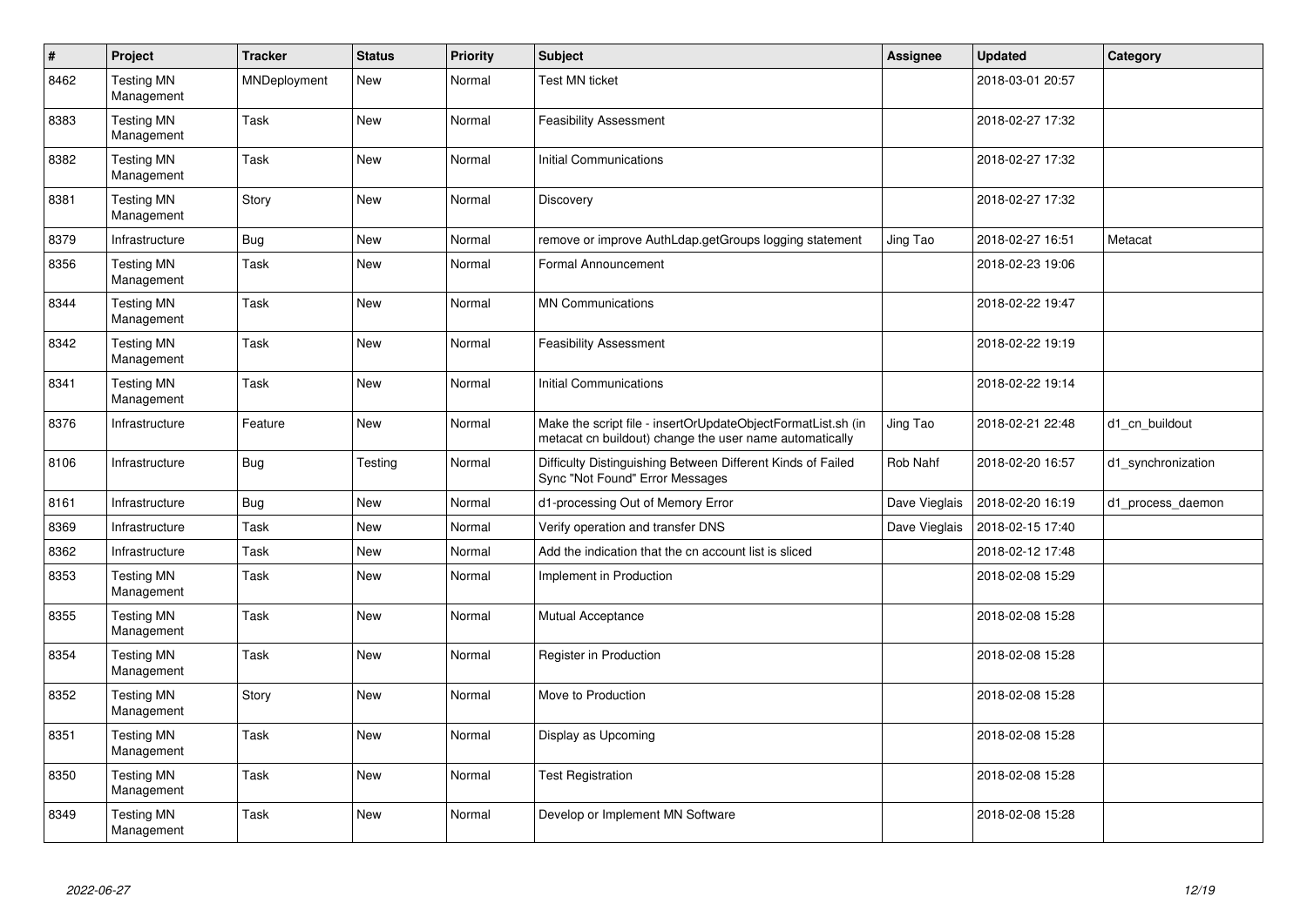| $\#$ | Project                         | <b>Tracker</b> | <b>Status</b> | <b>Priority</b> | <b>Subject</b>                                                                               | <b>Assignee</b> | <b>Updated</b>   | Category                         |
|------|---------------------------------|----------------|---------------|-----------------|----------------------------------------------------------------------------------------------|-----------------|------------------|----------------------------------|
| 8348 | <b>Testing MN</b><br>Management | Task           | <b>New</b>    | Normal          | Metadata Validation                                                                          |                 | 2018-02-08 15:28 |                                  |
| 8347 | <b>Testing MN</b><br>Management | Story          | New           | Normal          | Testing & Development                                                                        |                 | 2018-02-08 15:28 |                                  |
| 8346 | <b>Testing MN</b><br>Management | Task           | New           | Normal          | Training & Education                                                                         |                 | 2018-02-08 15:28 |                                  |
| 8345 | <b>Testing MN</b><br>Management | Task           | <b>New</b>    | Normal          | <b>Technical Requirements</b>                                                                |                 | 2018-02-08 15:28 |                                  |
| 8343 | <b>Testing MN</b><br>Management | Story          | <b>New</b>    | Normal          | Planning                                                                                     |                 | 2018-02-08 15:28 |                                  |
| 8294 | <b>Testing MN</b><br>Management | MNDeployment   | New           | Normal          | Test Node 2                                                                                  |                 | 2018-02-08 15:28 |                                  |
| 8340 | <b>Testing MN</b><br>Management | Story          | New           | Normal          | Discovery                                                                                    |                 | 2018-02-08 15:28 |                                  |
| 8307 | Infrastructure                  | Story          | New           | Normal          | Check node subject on node registration and subsequent<br>calls                              | Jing Tao        | 2018-02-06 20:06 | d1_cn_node_registry              |
| 8308 | Infrastructure                  | Task           | <b>New</b>    | Normal          | Review use of /node/subject in the node documents                                            |                 | 2018-02-06 20:05 |                                  |
| 8247 | Member Nodes                    | Task           | New           | Normal          | Verify upgraded metacat is operating correctly as a<br>production member node.               | Jing Tao        | 2018-02-02 15:49 |                                  |
| 7553 | <b>Member Nodes</b>             | MNDeployment   | New           | Normal          | OOI - Ocean Observatories Initiative                                                         | Laura Moyers    | 2018-01-25 17:51 |                                  |
| 8244 | Member Nodes                    | Story          | New           | Normal          | Upgrade Member Node to current version of Metacat (IOE)                                      | Amy Forrester   | 2018-01-25 15:36 |                                  |
| 5890 | <b>Member Nodes</b>             | Task           | New           | Normal          | GBIF: Authentication and Authorization                                                       |                 | 2018-01-22 21:16 |                                  |
| 5895 | <b>Member Nodes</b>             | Story          | New           | Normal          | GBIF: Transition to production                                                               |                 | 2018-01-22 18:41 |                                  |
| 7910 | Infrastructure                  | Task           | New           | Normal          | schema validation behavior                                                                   | Rob Nahf        | 2018-01-18 02:41 | d1 common java                   |
| 725  | Infrastructure                  | Story          | In Progress   | Normal          | Create Authentication and Access control design<br>specifications                            | Dave Vieglais   | 2018-01-17 20:52 | Documentation                    |
| 1644 | DataONE API                     | Story          | <b>New</b>    | Normal          | Develop an object format creation policy                                                     |                 | 2018-01-17 20:46 |                                  |
| 2488 | Infrastructure                  | Story          | <b>New</b>    | Normal          | Changing the authoritativeMembernode will require all<br>replica's systemMetadata be updated | Dave Vieglais   | 2018-01-17 20:39 | d1_synchronization               |
| 2548 | Infrastructure                  | Story          | <b>New</b>    | Normal          | recasting untrusted certs to public poses accessibility<br>inconsistency to users            |                 | 2018-01-17 20:36 | Authentication,<br>Authorization |
| 2944 | Infrastructure                  | Story          | <b>New</b>    | Normal          | Design and implement a MN kill switch mechanism                                              | Dave Vieglais   | 2018-01-17 20:30 | <b>Support Operations</b>        |
| 3591 | Infrastructure                  | Story          | In Progress   | Normal          | Content consistency checks for new member nodes                                              | Rob Nahf        | 2018-01-17 20:23 | <b>MNWebChecker</b>              |
| 3656 | Infrastructure                  | Story          | New           | Normal          | integration testing: what are acceptable pids for update?                                    | Roger Dahl      | 2018-01-17 20:22 |                                  |
| 3666 | Java Client                     | Story          | In Progress   | Low             | D1Client.listUpdateHistory() needs to handle changing<br>access policies                     | Rob Nahf        | 2018-01-17 20:19 | d1 libclient java                |
| 3720 | Infrastructure                  | Story          | New           | Normal          | resource maps should be validated                                                            | Dave Vieglais   | 2018-01-17 20:17 | Documentation                    |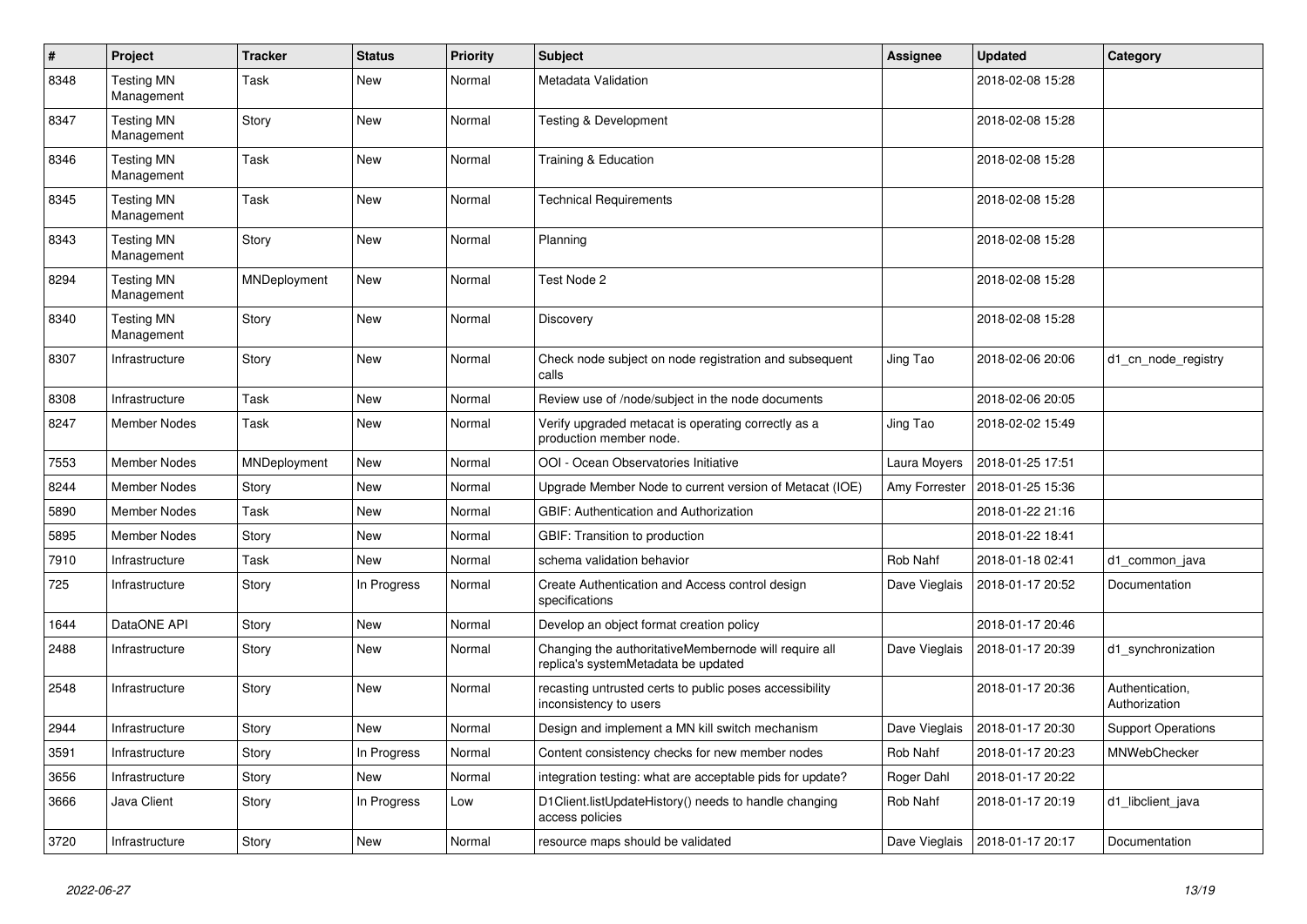| #    | Project                 | <b>Tracker</b> | <b>Status</b> | <b>Priority</b> | Subject                                                                                  | <b>Assignee</b> | <b>Updated</b>   | Category               |
|------|-------------------------|----------------|---------------|-----------------|------------------------------------------------------------------------------------------|-----------------|------------------|------------------------|
| 4188 | Infrastructure          | Story          | In Progress   | Normal          | dataone Exception definition and implementation requires<br>clarification                | Dave Vieglais   | 2018-01-17 20:05 | d1 schemas             |
| 4278 | Infrastructure          | Story          | New           | Normal          | EML indexing - handle multiple temporalCoverage and<br>spatialCoverage elements          | Jing Tao        | 2018-01-17 20:04 | d1 indexer             |
| 4463 | Infrastructure          | Story          | In Progress   | Normal          | Incorporate Node Replication Policy into replication<br>processing                       | Rob Nahf        | 2018-01-17 20:03 | d1 replication         |
| 4650 | Infrastructure          | Story          | New           | Normal          | Allow MN to bias resolve to the authoritative MN                                         | Rob Nahf        | 2018-01-17 20:00 | d1_cn_common           |
| 5141 | Infrastructure          | Story          | In Progress   | Normal          | Describe the mn.updateSystemMetadata behavior in use<br>case document                    | Dave Vieglais   | 2018-01-17 19:58 | Documentation          |
| 5468 | <b>Python Libraries</b> | Story          | New           | Low             | Remove dead code from D1 Python stack                                                    | Roger Dahl      | 2018-01-17 19:57 |                        |
| 6056 | Infrastructure          | Story          | New           | Normal          | remove log aggregation processing from d1-processing Linux<br>service                    | Dave Vieglais   | 2018-01-17 19:55 | d1_log_aggregation     |
| 6071 | Infrastructure          | Story          | In Progress   | Normal          | Release Notes and documentation                                                          | Dave Vieglais   | 2018-01-17 19:53 | Documentation          |
| 6377 | Infrastructure          | Story          | In Progress   | Normal          | Review CNode initialization in ReplicationManager - it doesn't<br>use local CN reference | Rob Nahf        | 2018-01-17 19:52 | d1 replication         |
| 6395 | Infrastructure          | Story          | In Progress   | Normal          | Menber Node testers are stuck when the MNWebTester<br>hangs / crashes                    | Rob Nahf        | 2018-01-17 19:51 | MNWebChecker           |
| 6513 | Infrastructure          | Story          | New           | Normal          | Create a Local Cache of all Membernode log records on the<br>single master CN            | Dave Vieglais   | 2018-01-17 19:49 | d1 log aggregation     |
| 6543 | Infrastructure          | Story          | New           | Normal          | Support RIF-CS metadata standard                                                         | Dave Vieglais   | 2018-01-17 19:46 | Format ID              |
| 6796 | Python Libraries        | Story          | New           | Normal          | Migrate to Python v3                                                                     | Roger Dahl      | 2018-01-17 19:43 |                        |
| 6850 | Java Client             | Story          | New           | Normal          | automate Java Client releases                                                            | Rob Nahf        | 2018-01-17 19:42 | d1_libclient_java      |
| 6883 | Infrastructure          | Story          | New           | Normal          | support for ESRI Shapefile object format                                                 |                 | 2018-01-17 19:40 | Format ID              |
| 7224 | Infrastructure          | Story          | New           | Normal          | push synchronization request status indicator:<br>synchronizeStatus method option        |                 | 2018-01-17 19:38 | Architecture Design    |
| 7559 | Infrastructure          | Story          | New           | Normal          | Develop plan for securing application passwords in the CN<br>stack                       | Dave Vieglais   | 2018-01-17 19:34 | Architecture Design    |
| 7605 | Infrastructure          | Story          | New           | Normal          | MemberNodes not authorizing CN to harvest log records                                    | Dave Vieglais   | 2018-01-17 19:33 | Environment.Production |
| 7650 | Infrastructure          | Story          | New           | Normal          | DAO for SystemMetadata changes the<br>SystemMetadata.replicationPolicy                   | Rob Nahf        | 2018-01-17 19:31 | d1 cn common           |
| 7668 | Infrastructure          | Story          | New           | Normal          | Determine how indexing of data packages should work                                      | Jing Tao        | 2018-01-17 19:28 | d1 indexer             |
| 7713 | Infrastructure          | Story          | New           | Normal          | d1DebConfig.xml should be versioned in dataone-cn-os-core                                | Rob Nahf        | 2018-01-17 19:24 | d1_cn_buildout         |
| 7716 | Infrastructure          | Story          | In Progress   | Normal          | How to facilitate resubmission of sync Failures?                                         | Dave Vieglais   | 2018-01-17 19:22 | d1 synchronization     |
| 7807 | Infrastructure          | Story          | New           | Low             | cn.synchronize should support synchronization failure<br>corrections.                    |                 | 2018-01-17 19:15 | Architecture Design    |
| 7810 | Infrastructure          | Story          | New           | Normal          | Need to avoid buffer overflow condition during HTTP client<br>TLS renegotiation          | Rob Nahf        | 2018-01-17 19:09 |                        |
| 7832 | Infrastructure          | Story          | In Progress   | Normal          | migrate from JibX to JAXB for XML binding / codegen                                      | Rob Nahf        | 2018-01-17 19:06 | d1_common_java         |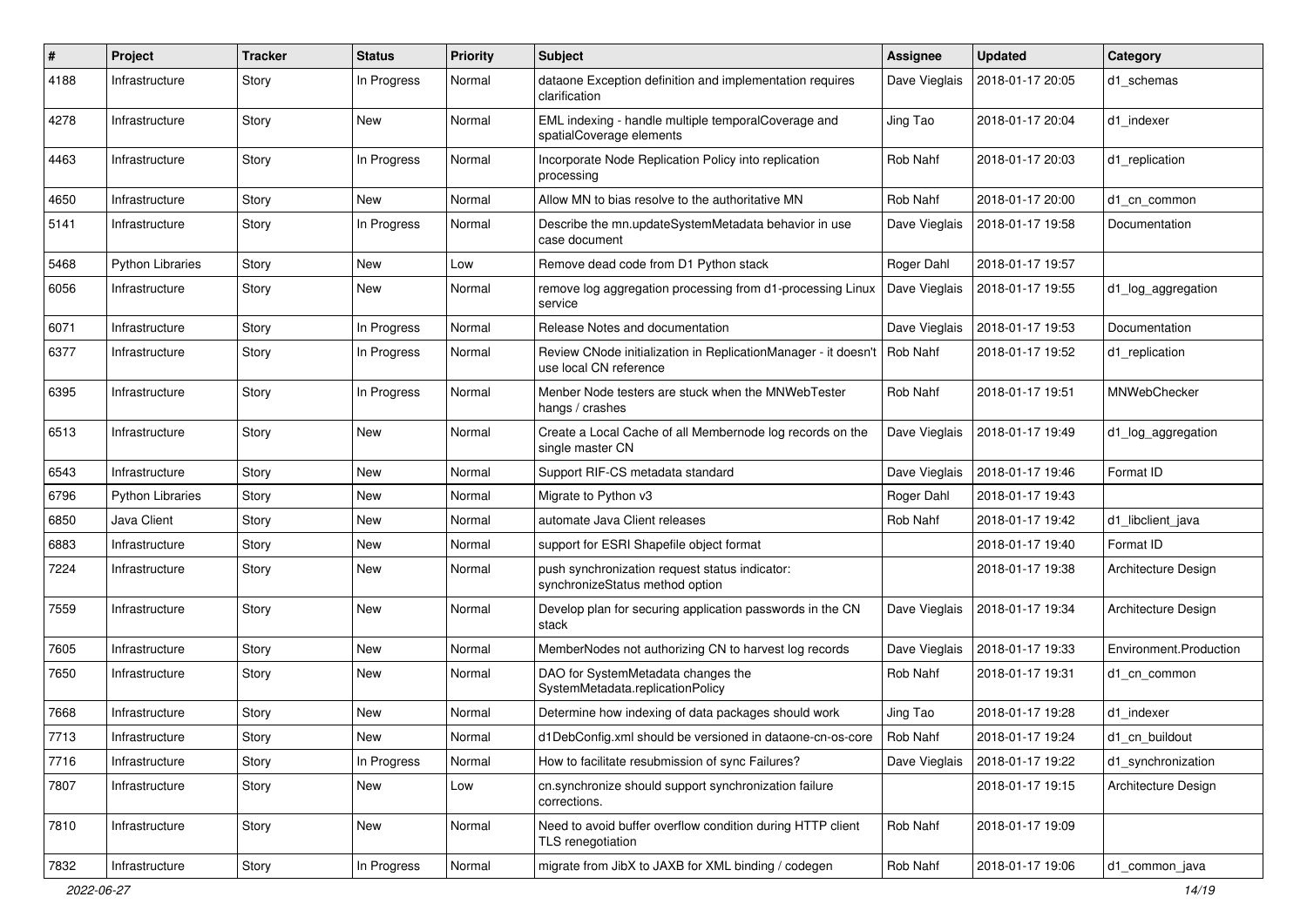| #    | Project        | <b>Tracker</b> | <b>Status</b> | <b>Priority</b> | Subject                                                                                                                  | <b>Assignee</b>     | <b>Updated</b>   | Category                         |
|------|----------------|----------------|---------------|-----------------|--------------------------------------------------------------------------------------------------------------------------|---------------------|------------------|----------------------------------|
| 7859 | Infrastructure | Story          | New           | Normal          | Add formatID for the STL 3d model file format                                                                            | Dave Vieglais       | 2018-01-17 19:04 |                                  |
| 7882 | Infrastructure | Story          | In Progress   | Normal          | Tune CN logfile management                                                                                               | Dave Vieglais       | 2018-01-17 19:03 |                                  |
| 7889 | Infrastructure | Story          | New           | Normal          | Synchronization not happening when authoritativeMN is not<br>set correctly.                                              | Rob Nahf            | 2018-01-17 19:01 | d1_synchronization               |
| 8061 | Infrastructure | Story          | New           | Normal          | develop queue-based processing system for the CN                                                                         | Rob Nahf            | 2018-01-17 19:00 | Architecture Design              |
| 7920 | Infrastructure | Story          | In Progress   | Normal          | migrate apache2 authorization rules from 2.2 conforming to<br>2.4                                                        | Dave Vieglais       | 2018-01-17 18:59 | d1_cn_buildout                   |
| 8036 | Infrastructure | Story          | New           | Normal          | synchronization should respond to various MN down<br>conditions to avoid syncFailures                                    | Rob Nahf            | 2018-01-17 18:55 | d1 synchronization               |
| 8032 | Python GMN     | Story          | In Progress   | Normal          | GMN v2                                                                                                                   | Roger Dahl          | 2018-01-17 18:55 |                                  |
| 8038 | Infrastructure | Story          | In Progress   | Normal          | connect logging output to a log analysis tool                                                                            | Dave Vieglais       | 2018-01-17 18:52 | d1_synchronization               |
| 8049 | Infrastructure | Story          | In Progress   | Normal          | Support synchronization of system metadata for unhosted<br>METADATA and RES_MAP objects                                  |                     | 2018-01-17 18:50 | Architecture Design              |
| 8073 | Python GMN     | Story          | New           | Normal          | Make sure unecessary services are disabled                                                                               | Roger Dahl          | 2018-01-17 18:48 |                                  |
| 8074 | Python GMN     | Story          | New           | Normal          | Eliminate unnecessary setuid/setgid programs                                                                             | Roger Dahl          | 2018-01-17 18:48 |                                  |
| 8081 | Infrastructure | Story          | In Progress   | Normal          | develop federated broker configuration for indexing                                                                      | Rob Nahf            | 2018-01-17 18:46 | d1 indexer                       |
| 8084 | Infrastructure | Story          | New           | Normal          | determine the backup strategy for rabbitMQ                                                                               | Rob Nahf            | 2018-01-17 18:46 | d1 indexer                       |
| 8109 | Infrastructure | Story          | New           | Normal          | Does authentication token need to include group information?                                                             | Dave Vieglais       | 2018-01-17 18:45 | Authentication,<br>Authorization |
| 8155 | Infrastructure | Story          | In Progress   | Normal          | Ensure GMN fully supports the Package API                                                                                | Roger Dahl          | 2018-01-17 18:43 | d1 mn GMN                        |
| 8172 | Infrastructure | Story          | In Progress   | Normal          | investigate atomic updates for some solr updates                                                                         | Rob Nahf            | 2018-01-17 18:39 | d1 indexer                       |
| 8173 | Infrastructure | Story          | New           | High            | add checks for retrograde systemMetadata changes                                                                         | Jing Tao            | 2018-01-17 18:38 | d1 indexer                       |
| 7629 | Member Nodes   | MNDeployment   | Operational   | Normal          | Arctic Data Center - Data and Software about the Arctic                                                                  | Matthew<br>Jones    | 2018-01-10 17:53 |                                  |
| 3553 | Member Nodes   | MNDeployment   | Operational   | High            | <b>PISCO</b>                                                                                                             | Laura Moyers        | 2018-01-10 01:13 |                                  |
| 8065 | Infrastructure | Feature        | New           | Normal          | Add service to re-populate Hazelcast map for node attributes                                                             |                     | 2018-01-09 19:10 |                                  |
| 8234 | Infrastructure | Story          | New           | Normal          | Use University of Kansas ORCID membership to support<br>authentication in production environment                         | Dave Vieglais       | 2018-01-09 19:10 | Authentication,<br>Authorization |
| 7940 | Infrastructure | Story          | <b>New</b>    | Normal          | Retrieval of system metadata is too slow                                                                                 | <b>Robert Waltz</b> | 2018-01-09 19:10 | d1 cn service                    |
| 8022 | Infrastructure | Story          | New           | Normal          | d1_log_aggregation has different version of Hazelcast than<br>the rest of CN stack. Hazelcast version very out of date.  | Rob Nahf            | 2018-01-09 19:10 | d1_log_aggregation               |
| 8044 | Infrastructure | Story          | New           | Normal          | certificate manager should check expiration of CAs it loads<br>into the trust manager.                                   | Rob Nahf            | 2018-01-09 19:10 | d1 libclient java                |
| 8082 | Infrastructure | Story          | New           | Normal          | implement SolrCloudClient to replace HttpService to allow<br>concurrent updates of the solr index from differen machines | Rob Nahf            | 2018-01-09 19:10 | d1 indexer                       |
| 8097 | Infrastructure | Story          | New           | Normal          | Metacat (storage) and d1-synchronize both have the code to<br>compute the checksum                                       | Jing Tao            | 2018-01-09 19:10 | d1_synchronization               |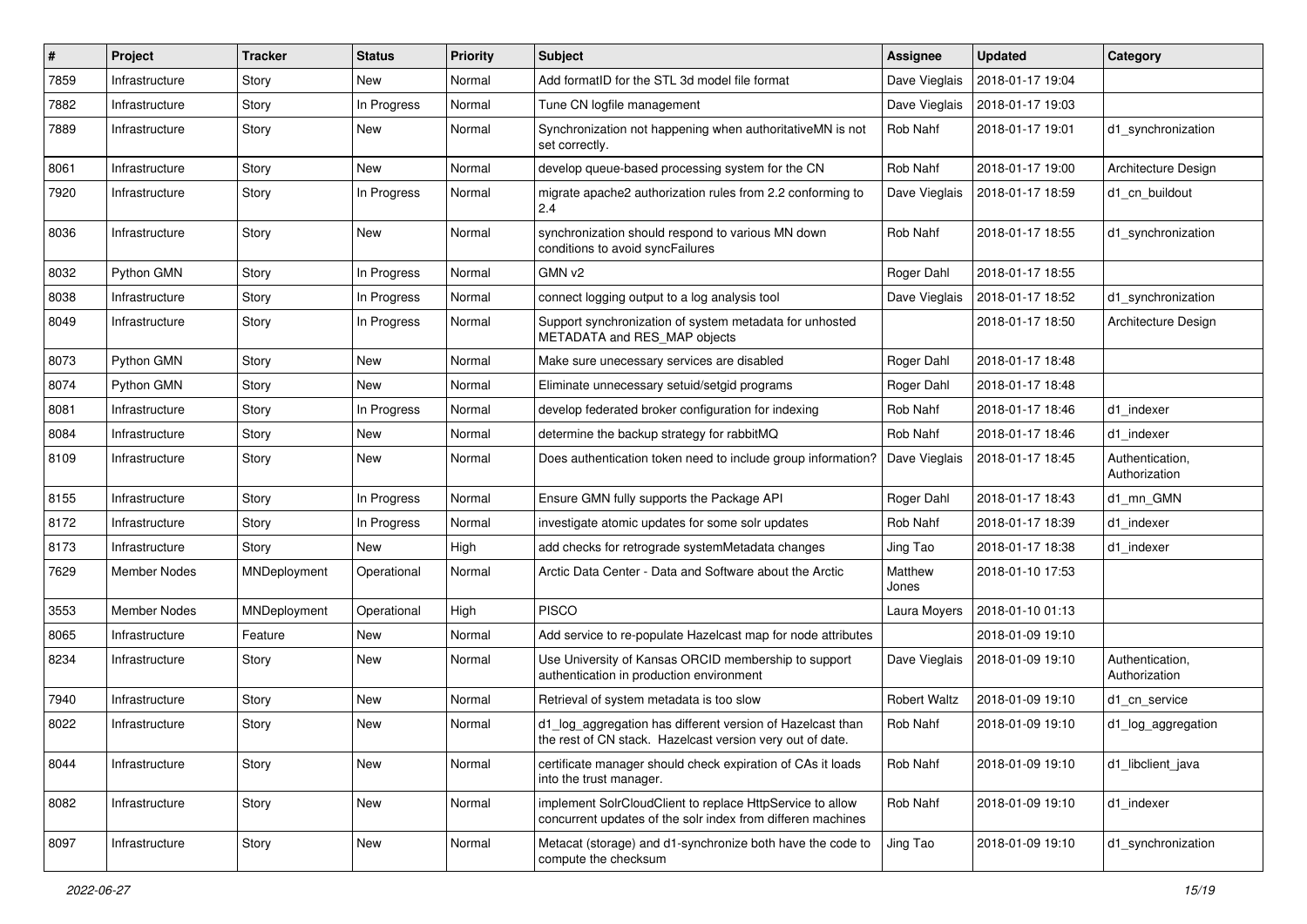| #    | Project        | <b>Tracker</b> | <b>Status</b> | <b>Priority</b> | <b>Subject</b>                                                                                                              | Assignee           | <b>Updated</b>   | Category                         |
|------|----------------|----------------|---------------|-----------------|-----------------------------------------------------------------------------------------------------------------------------|--------------------|------------------|----------------------------------|
| 8167 | Infrastructure | Story          | New           | Normal          | Enable postgres replication between Coordinating Nodes                                                                      | Monica Ihli        | 2018-01-09 19:10 | dataone-cn-os-core               |
| 8204 | Infrastructure | Story          | New           | Normal          | Adjust memory allocation for services running under JVM on<br>CN <sub>s</sub>                                               |                    | 2018-01-09 19:10 |                                  |
| 8207 | Infrastructure | Story          | New           | Normal          | review and adjust memory allocated to d1-processing                                                                         |                    | 2018-01-09 19:10 |                                  |
| 8208 | Infrastructure | Story          | New           | Normal          | Review and adjust memory allocated to<br>d1-index-task-generator and d1-index-task-processor                                |                    | 2018-01-09 19:10 |                                  |
| 8227 | Infrastructure | Story          | In Progress   | Normal          | ExceptionHandler regurgitates long html pages into the<br>wrapping ServiceFailure message, which goes into CN log<br>files. | Rob Nahf           | 2018-01-09 19:10 | d1 common java                   |
| 6755 | Python CLI     | <b>Bug</b>     | New           | Normal          | python CLI install instructions fail                                                                                        | Roger Dahl         | 2018-01-09 02:44 |                                  |
| 8238 | Infrastructure | Task           | New           | Normal          | Document contacts and procedure for using KU ORCID<br>membership API key                                                    | Dave Vieglais      | 2018-01-09 02:22 | Authentication,<br>Authorization |
| 8237 | Infrastructure | Task           | New           | Normal          | Configure production environment to use new API key under<br>KU ORCID membership                                            | Dave Vieglais      | 2018-01-09 02:21 | Authentication,<br>Authorization |
| 8236 | Infrastructure | Task           | <b>New</b>    | Normal          | Acquire ORCID API key under KU membership                                                                                   | Dave Vieglais      | 2018-01-09 02:21 |                                  |
| 8235 | Infrastructure | Task           | New           | Normal          | Arrange with KU library to make use of ORCID membership<br>to support DataONE authentication                                | Dave Vieglais      | 2018-01-09 02:01 |                                  |
| 8232 | Member Nodes   | Task           | New           | Normal          | MN Dashboard/Website Deployment Workflow<br>Documentation                                                                   | Dustin Allen       | 2018-01-08 23:30 |                                  |
| 7688 | Infrastructure | <b>Bug</b>     | New           | Normal          | LogAggregation unable to change BaseURLs upon<br>updateNodeCapabilities notification                                        | Dave Vieglais      | 2018-01-02 12:02 | d1_log_aggregation               |
| 8195 | Infrastructure | Bug            | In Progress   | High            | Tomcat out of memory error                                                                                                  | Dave Vieglais      | 2017-12-26 20:01 |                                  |
| 8115 | Infrastructure | <b>Bug</b>     | New           | Normal          | LDAP logging is set to DEBUG on production CNs                                                                              | Rob Nahf           | 2017-12-26 18:29 | dataone-cn-os-core               |
| 8123 | Infrastructure | <b>Bug</b>     | Testing       | Normal          | portal hazelcast client should load config directly from xml                                                                | Rob Nahf           | 2017-12-26 18:20 | d1_portal_servlet                |
| 8189 | Infrastructure | Decision       | New           | Normal          | Proposal to change the roles mapped to the origin Solr field<br>for ISO docs                                                | <b>Bryce Mecum</b> | 2017-12-20 01:28 |                                  |
| 8224 | Infrastructure | Task           | New           | Normal          | metacat not promoting node token privs for solr                                                                             | Jing Tao           | 2017-12-04 19:33 | Metacat                          |
| 8215 | Infrastructure | <b>Bug</b>     | New           | Normal          | Consider how Subjects are compared (e.g. HTTP vs. HTTPS<br><b>ORCID URIS)</b>                                               |                    | 2017-11-07 22:11 |                                  |
| 8213 | Member Nodes   | Story          | New           | Normal          | KUBI node is not responding as a MN                                                                                         | Dave Vieglais      | 2017-11-06 22:18 |                                  |
| 8210 | Infrastructure | Feature        | New           | Normal          | Generate daily reports by member node of discrepancies<br>between CN vs MN content                                          |                    | 2017-10-25 18:50 |                                  |
| 8206 | Infrastructure | Task           | New           | Normal          | Review and adjust memory allocation to Solr and zookeeper                                                                   |                    | 2017-10-24 16:03 |                                  |
| 8205 | Infrastructure | Task           | New           | Normal          | Adjust memory allocation to Tomcat7 on CNs                                                                                  |                    | 2017-10-24 15:33 |                                  |
| 8196 | Infrastructure | <b>Bug</b>     | New           | Normal          | Duplicated replicas in the system metadata                                                                                  | Jing Tao           | 2017-10-18 17:19 | d1 replication                   |
| 8149 | Member Nodes   | Task           | New           | Normal          | Test 1.x to 2.x pip upgrade w/ no data                                                                                      | Monica Ihli        | 2017-09-26 15:57 |                                  |
| 8188 | Member Nodes   | MNDeployment   | New           | Normal          | Ag Data Commons                                                                                                             | Rebecca<br>Koskela | 2017-09-22 23:06 |                                  |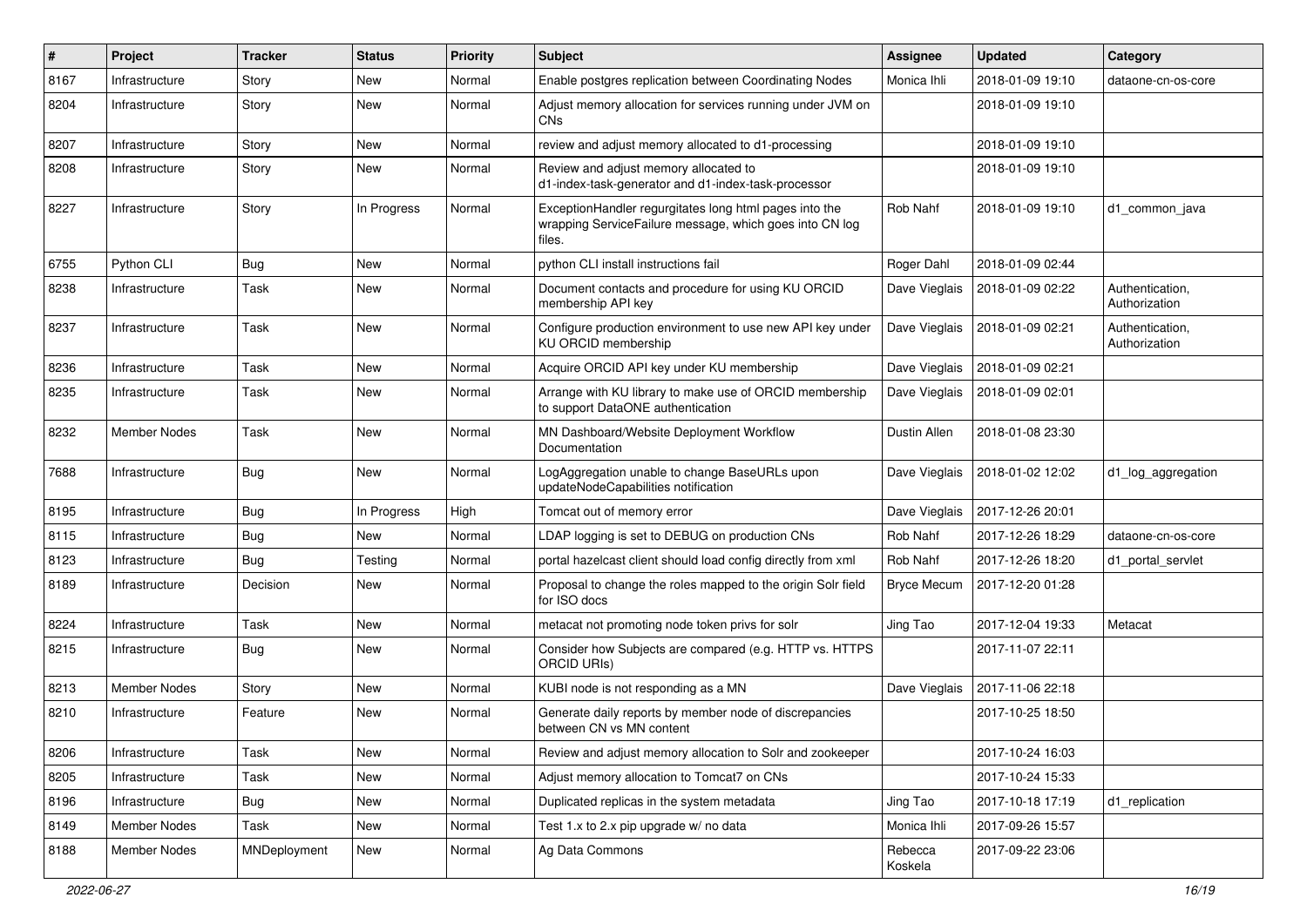| #    | Project             | <b>Tracker</b> | <b>Status</b> | <b>Priority</b> | Subject                                                                                                                              | Assignee      | <b>Updated</b>   | Category               |
|------|---------------------|----------------|---------------|-----------------|--------------------------------------------------------------------------------------------------------------------------------------|---------------|------------------|------------------------|
| 8187 | <b>Member Nodes</b> | Support        | New           | Normal          | EZID DOI resolvable URLs failing for 14 PISCO objects                                                                                |               | 2017-09-19 22:12 |                        |
| 8184 | Infrastructure      | Feature        | New           | Normal          | a feature indicates to restart tomcat when hazelcast client<br>died                                                                  | Jing Tao      | 2017-09-14 19:14 | Metacat                |
| 8182 | Infrastructure      | <b>Bug</b>     | New           | Normal          | relationships defined using SIDs in resource maps don't stay<br>current                                                              | Rob Nahf      | 2017-09-12 00:13 | d1 indexer             |
| 8171 | Infrastructure      | Task           | New           | Normal          | Document hazelcast components to be moved to postgres<br>storage                                                                     | Monica Ihli   | 2017-09-01 15:25 |                        |
| 8170 | Infrastructure      | Task           | New           | Normal          | Identify the components that are currently managed in LDAP<br>on the Coordinating Nodes and how these may be migrated<br>to postgres | Monica Ihli   | 2017-09-01 15:20 |                        |
| 8168 | Infrastructure      | Task           | New           | Normal          | Evaluate options for postgres replication configuration                                                                              | Monica Ihli   | 2017-09-01 15:11 |                        |
| 8169 | Infrastructure      | Task           | New           | Normal          | Document process for changing the postgres master                                                                                    | Monica Ihli   | 2017-09-01 15:09 |                        |
| 8154 | Member Nodes        | Task           | New           | Normal          | Test content from the test NKN member node should be<br>archived or deleted from production                                          |               | 2017-07-26 19:55 |                        |
| 7896 | Member Nodes        | <b>Bug</b>     | In Progress   | Normal          | Dryad data sets don't mark new versions correctly in<br>SystemMetadata with obsoletes/obsoletedBy                                    | Monica Ihli   | 2017-07-24 10:10 |                        |
| 8151 | Infrastructure      | Task           | New           | Normal          | CNs should verify that the authoritativeMN listed in<br>SystemMetadata is a valid MN                                                 | Jing Tao      | 2017-07-19 21:32 |                        |
| 8150 | Infrastructure      | Task           | New           | Normal          | Enable CN certificate to alter authoritativeMN property in<br>SystemMetadata                                                         | Jing Tao      | 2017-07-19 21:27 |                        |
| 8146 | <b>Member Nodes</b> | Task           | <b>New</b>    | Normal          | <b>Failed Sync Parser</b>                                                                                                            | Monica Ihli   | 2017-07-19 00:46 |                        |
| 8145 | Member Nodes        | Task           | New           | Normal          | <b>Test Fabric</b>                                                                                                                   | Monica Ihli   | 2017-07-19 00:44 |                        |
| 8107 | Infrastructure      | Feature        | New           | Normal          | Improved Node Synchronization Feedback - Leveraging<br>MNRead.synchronizationFailed()                                                |               | 2017-06-27 16:46 | Architecture Design    |
| 8108 | Infrastructure      | Support        | New           | Normal          | Must determine the state of replication auditing for when<br>replicas on non-functioning MNs are still reported as<br>complete       | Dave Vieglais | 2017-06-06 17:56 | d1 replication auditor |
| 8104 | Infrastructure      | Task           | New           | Normal          | Upgrade postgresql jdbc jar file on Metacat                                                                                          | Jing Tao      | 2017-06-02 20:58 | Metacat                |
| 8103 | Infrastructure      | Task           | New           | Normal          | Upgrade the postgresql jdbc jar file on the cn context                                                                               | Jing Tao      | 2017-06-02 20:56 | d1 cn service          |
| 8102 | Infrastructure      | Task           | New           | Normal          | Upgrade postgresgl jdbc jar file on Portal                                                                                           | Jing Tao      | 2017-06-02 20:53 | d1_portal              |
| 8093 | Infrastructure      | <b>Bug</b>     | New           | Normal          | resource map index processing is inefficient (2sec /<br>referenced object)                                                           | Rob Nahf      | 2017-05-10 20:00 | d1 indexer             |
| 8080 | Infrastructure      | Task           | In Progress   | Normal          | ioslate queue creation logic from processing logic from the<br>queue definition logic                                                | Rob Nahf      | 2017-05-09 22:55 | d1_indexer             |
| 8091 | Infrastructure      | Task           | In Progress   | Normal          | Mysterious sync failure of an eml object from the GOA node                                                                           | Jing Tao      | 2017-05-09 21:33 | dataone-cn-os-core     |
| 7699 | Infrastructure      | Bug            | New           | Normal          | alter scripts that backup postgresql db                                                                                              |               | 2017-05-09 17:33 | dataone-cn-os-core     |
| 4674 | Infrastructure      | <b>Bug</b>     | New           | Urgent          | Ask Judith, Mike and Virgina Perez.2.1 to obsolete those pids Jing Tao<br>which contain the white spaces.                            |               | 2017-05-04 18:01 | d1_cn_service          |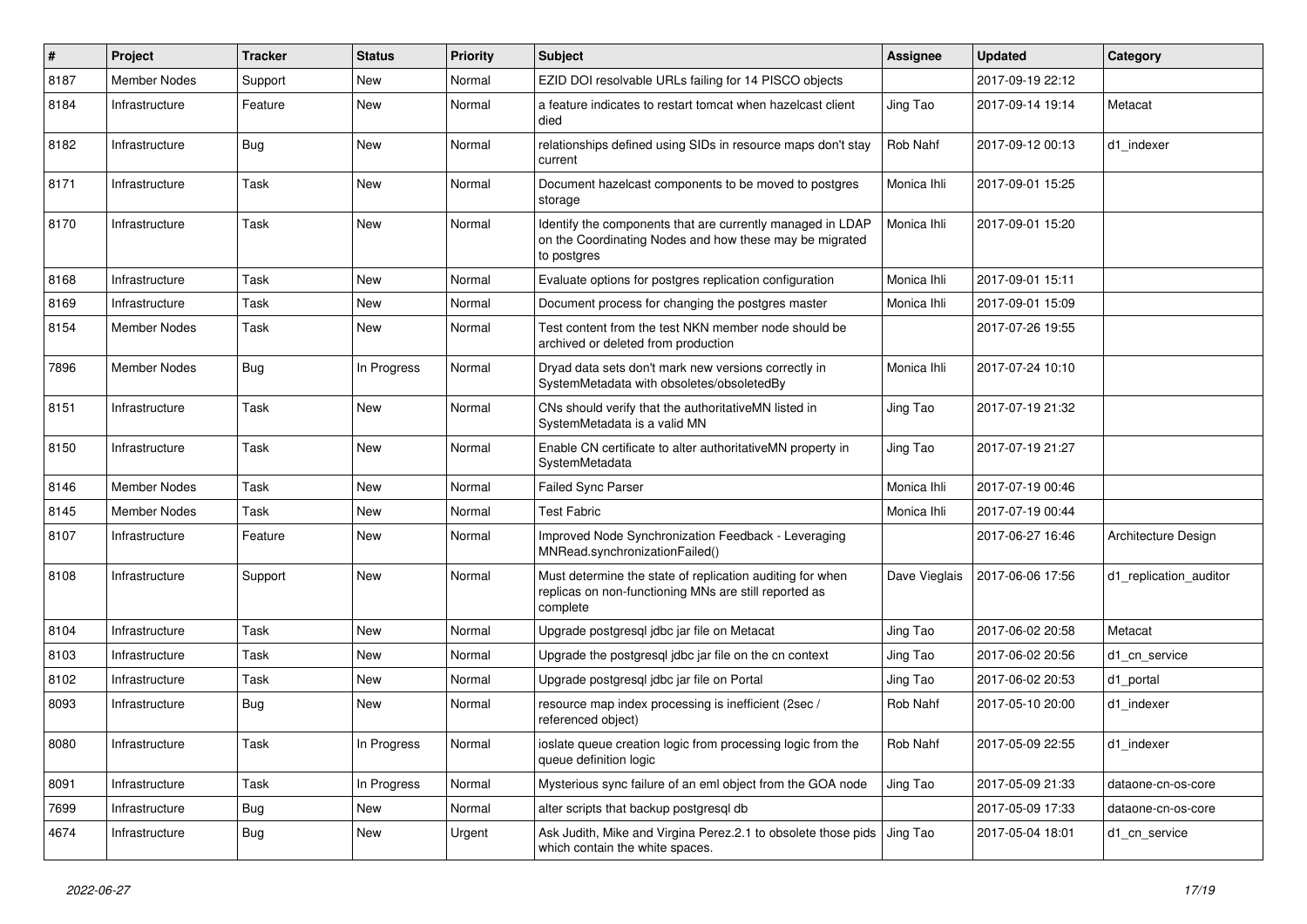| $\sharp$ | Project        | <b>Tracker</b> | <b>Status</b> | <b>Priority</b> | <b>Subject</b>                                                                                                                            | Assignee            | <b>Updated</b>   | Category                  |
|----------|----------------|----------------|---------------|-----------------|-------------------------------------------------------------------------------------------------------------------------------------------|---------------------|------------------|---------------------------|
| 3492     | Infrastructure | <b>Bug</b>     | In Progress   | Urgent          | Invalid PIDs in production (whitespace)                                                                                                   | Jing Tao            | 2017-04-27 15:31 | <b>Support Operations</b> |
| 7570     | Infrastructure | Bug            | In Progress   | Normal          | Search UI requests cause Out of Memory Error                                                                                              | Jing Tao            | 2017-04-26 21:01 | d1 indexer                |
| 8079     | Infrastructure | Task           | In Progress   | Normal          | prototype durable task processing for d1 index processor                                                                                  | Rob Nahf            | 2017-04-26 05:45 | d1 indexer                |
| 8078     | Infrastructure | Task           | New           | Normal          | standardize task serialization for language independence                                                                                  | Rob Nahf            | 2017-04-25 22:39 | d1 indexer                |
| 8077     | Search UI      | Task           | New           | Normal          | Use ORE PID for citation if DOI                                                                                                           |                     | 2017-04-24 16:32 |                           |
| 8076     | Infrastructure | Bug            | New           | High            | sysmeta can not be retrieved for some objects                                                                                             | Dave Vieglais       | 2017-04-22 01:54 | dataone-cn-rest-service   |
| 7890     | Infrastructure | Task           | In Progress   | Normal          | configure jenkins-ucsb-1 apache server to host ubuntu<br>repositories                                                                     | Rob Nahf            | 2017-04-19 19:12 |                           |
| 7954     | Infrastructure | <b>Bug</b>     | New           | Normal          | SyncFailedTask:submitSynchronizationFailed does not<br>provide cert when connecting to MN                                                 | Roger Dahl          | 2017-04-19 18:55 | d1_synchronization        |
| 8070     | Infrastructure | Task           | New           | Normal          | Consolidate the index application-context files                                                                                           | Jing Tao            | 2017-04-13 12:51 |                           |
| 8069     | Infrastructure | Bug            | New           | Normal          | Name from ORCID incorrectly parsed                                                                                                        | Ben Leinfelder      | 2017-04-12 20:28 | d1 portal servlet         |
| 8066     | Infrastructure | Task           | New           | Normal          | Verify completeness of unit test<br>MetacatRdfXmlSubprocessorTest                                                                         | Dave Vieglais       | 2017-04-11 23:47 | d1 indexer                |
| 8052     | Infrastructure | <b>Bug</b>     | New           | Normal          | Geohashed value is incorrect                                                                                                              | Peter<br>Slaughter  | 2017-04-07 22:06 | d1 indexer                |
| 8058     | Infrastructure | Feature        | New           | Normal          | Allow "upcoming" nodes to appear in the node list                                                                                         | <b>Robert Waltz</b> | 2017-04-03 18:33 | d1 cn service             |
| 7759     | Python GMN     | <b>Bug</b>     | <b>New</b>    | Normal          | GMN docs refer to /portal for identity management                                                                                         | Roger Dahl          | 2017-03-28 16:45 |                           |
| 8051     | Infrastructure | Bug            | In Progress   | Normal          | CORS-based CN calls fail using Internet Explorer on<br>Windows                                                                            | Chris Jones         | 2017-03-28 16:35 | dataone-cn-os-core        |
| 7858     | Infrastructure | Bug            | New           | Normal          | Obsoleting a resource map clears the resourceMap field for<br>the obsoleted package                                                       |                     | 2017-03-28 16:20 | d1 indexer                |
| 6843     | Infrastructure | Task           | In Progress   | Normal          | Update the prov instance of the RdfXmlSubprocessor to<br>index renamed and inverse provenance properties                                  | Chris Jones         | 2017-03-28 16:16 | d1 indexer                |
| 7868     | Infrastructure | Bug            | <b>New</b>    | Normal          | potential gaps between log harvests                                                                                                       | Rob Nahf            | 2017-03-23 15:40 | d1_log_aggregation        |
| 8010     | <b>CN REST</b> | <b>Bug</b>     | New           | Normal          | CN.archive fails with 401 Unauthorized when using either MN<br>or CN client certificate for PID with authoritative MN as<br>urn:node:LTER | Jing Tao            | 2017-03-21 17:10 |                           |
| 8046     | Infrastructure | <b>Bug</b>     | <b>New</b>    | Normal          | Mutable Member Nodes orphan unhosted objects                                                                                              |                     | 2017-03-15 17:40 | Architecture Design       |
| 8045     | Infrastructure | <b>Bug</b>     | New           | Normal          | certificateLocation not seeming to be utilized                                                                                            | Rob Nahf            | 2017-03-14 20:45 | d1_libclient_java         |
| 8026     | Infrastructure | Task           | Testing       | High            | Portal reaches the maximum capacity in a pool                                                                                             | Jing Tao            | 2017-03-14 00:36 | d1 portal servlet         |
| 7935     | Infrastructure | Task           | New           | Normal          | Use a dedicated hazelcast queue as the listener to generate<br>index task                                                                 | Jing Tao            | 2017-02-27 18:07 | d1_indexer                |
| 7936     | Infrastructure | <b>Bug</b>     | New           | Normal          | Same pid with different status exists in the index_task table                                                                             | Jing Tao            | 2017-02-27 18:07 | d1_indexer                |
| 7949     | Infrastructure | Task           | New           | Normal          | Ensure that there's no race condition where an entry can be<br>added to "IN PROCESS" if it is already present                             | Jing Tao            | 2017-02-27 17:55 |                           |
| 8019     | Member Nodes   | Support        | New           | Normal          | Follow up on Preferred Replication Target Testing                                                                                         | Monica Ihli         | 2017-02-14 19:52 |                           |